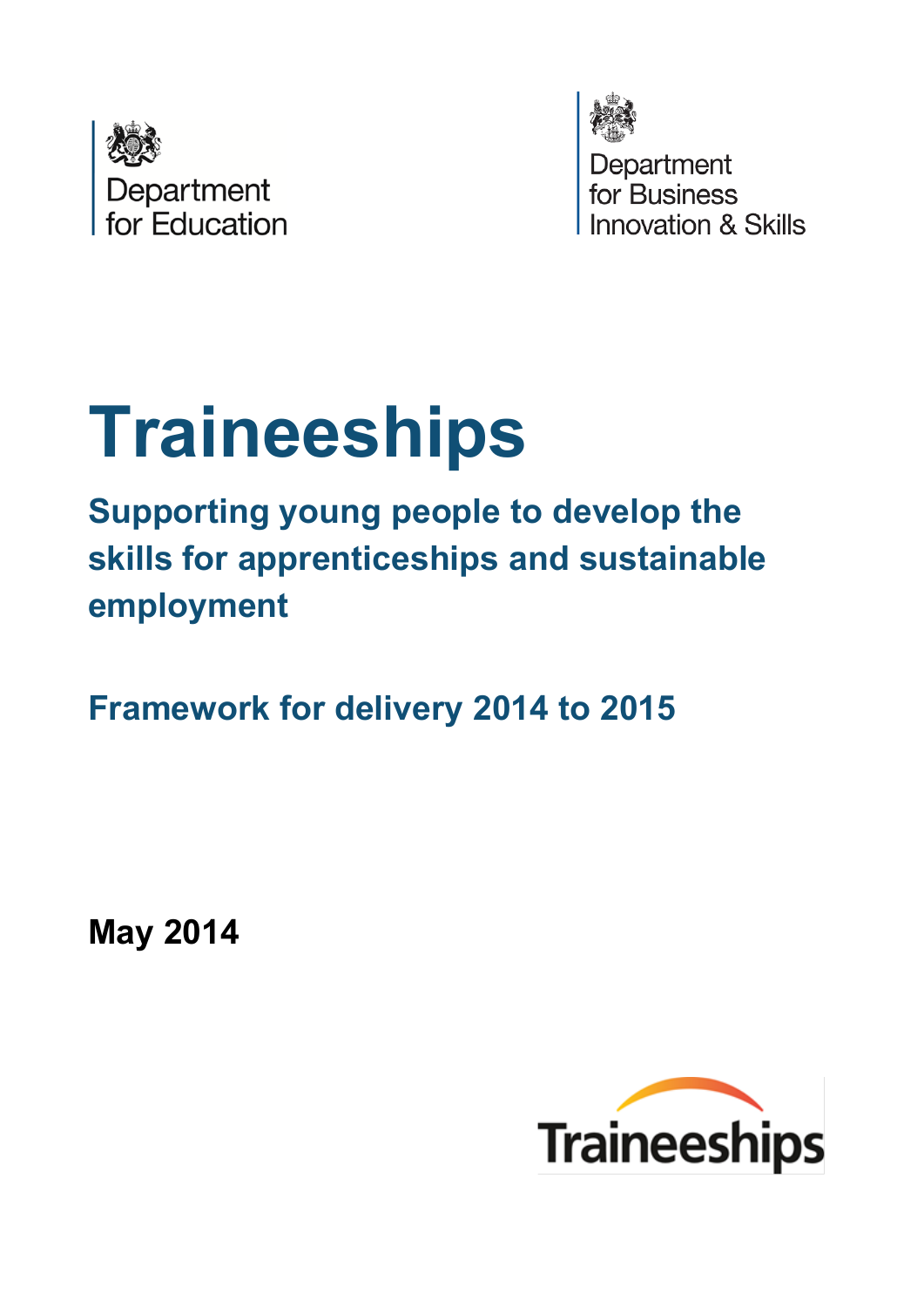# **Contents**

| Foreword by Matthew Hancock MP, Minister of State for Skills and Enterprise | 4              |  |  |  |
|-----------------------------------------------------------------------------|----------------|--|--|--|
| Executive summary                                                           | 5              |  |  |  |
| Who are Traineeships for?                                                   | 5              |  |  |  |
| What do Traineeships provide?                                               |                |  |  |  |
| How are Traineeships delivered and funded?                                  | $\overline{7}$ |  |  |  |
| Introduction<br>А.                                                          | 10             |  |  |  |
| Who are Traineeships for?<br>В.                                             | 11             |  |  |  |
| Age range                                                                   | 11             |  |  |  |
| Target group                                                                | 11             |  |  |  |
| What do Traineeships provide?<br>C.                                         | 14             |  |  |  |
| Fit with Apprenticeships and 16-19 study programmes                         | 14             |  |  |  |
| Core content                                                                | 15             |  |  |  |
| Work preparation training                                                   | 16             |  |  |  |
| English and maths                                                           | 17             |  |  |  |
| Work placements                                                             | 17             |  |  |  |
| <b>Exit Interview</b>                                                       | 19             |  |  |  |
| Flexible content                                                            | 19             |  |  |  |
| Duration                                                                    | 20             |  |  |  |
| Completing a Traineeship                                                    | 22             |  |  |  |
| D. How are Traineeships delivered and funded?                               | 24             |  |  |  |
| <b>Referrals to Traineeships</b>                                            | 24             |  |  |  |
| Funding - employer routes                                                   | 25             |  |  |  |
| Funding – provider routes                                                   | 25             |  |  |  |
| Employment status and financial support for trainees                        | 27             |  |  |  |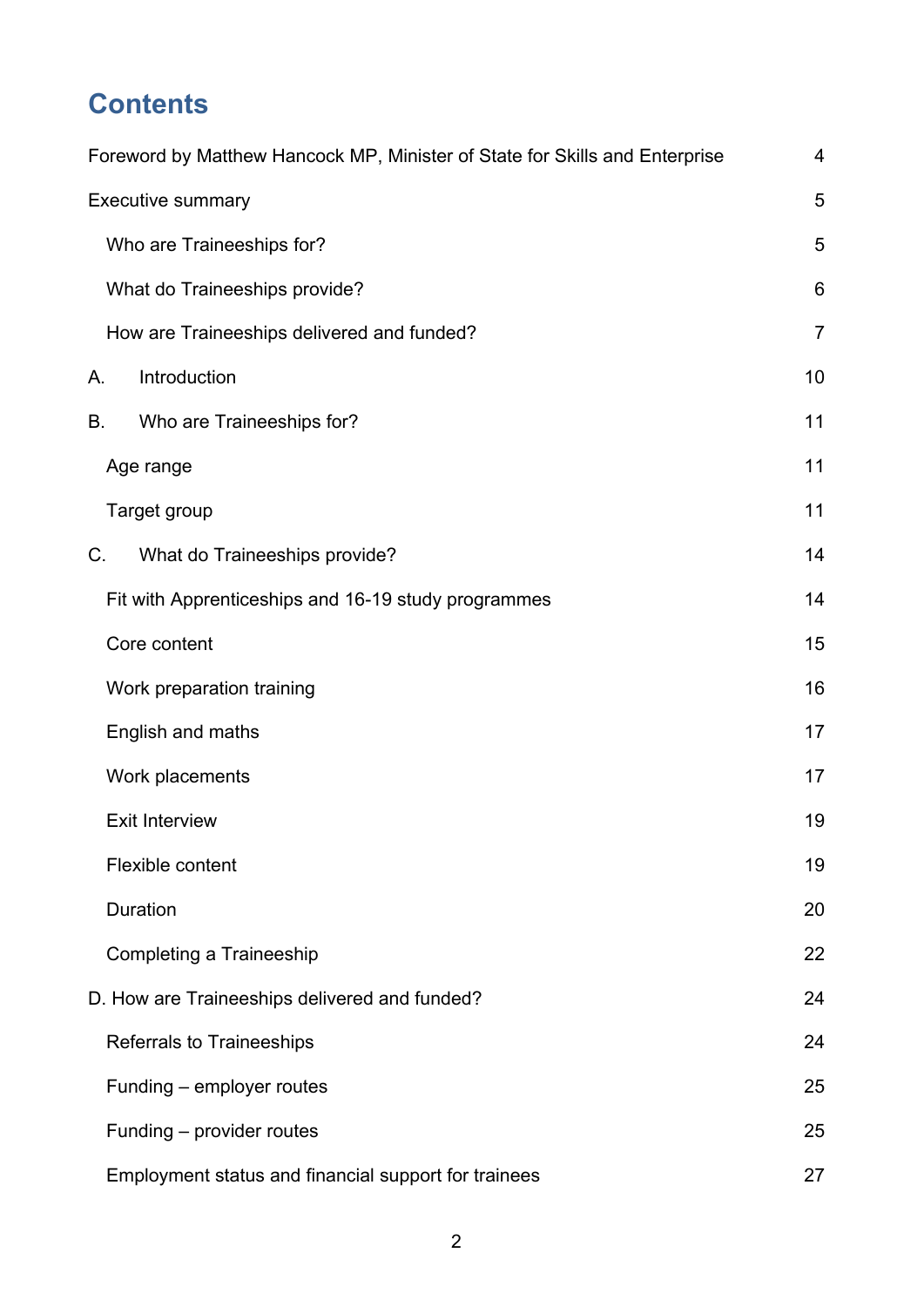| Incentives for work placement hosts | 28 |
|-------------------------------------|----|
| Fit with the benefit system         | 28 |
| Е.<br>How do I get involved?        | 30 |
| Contacting us                       | 32 |
| <b>ANNEX A</b>                      | 33 |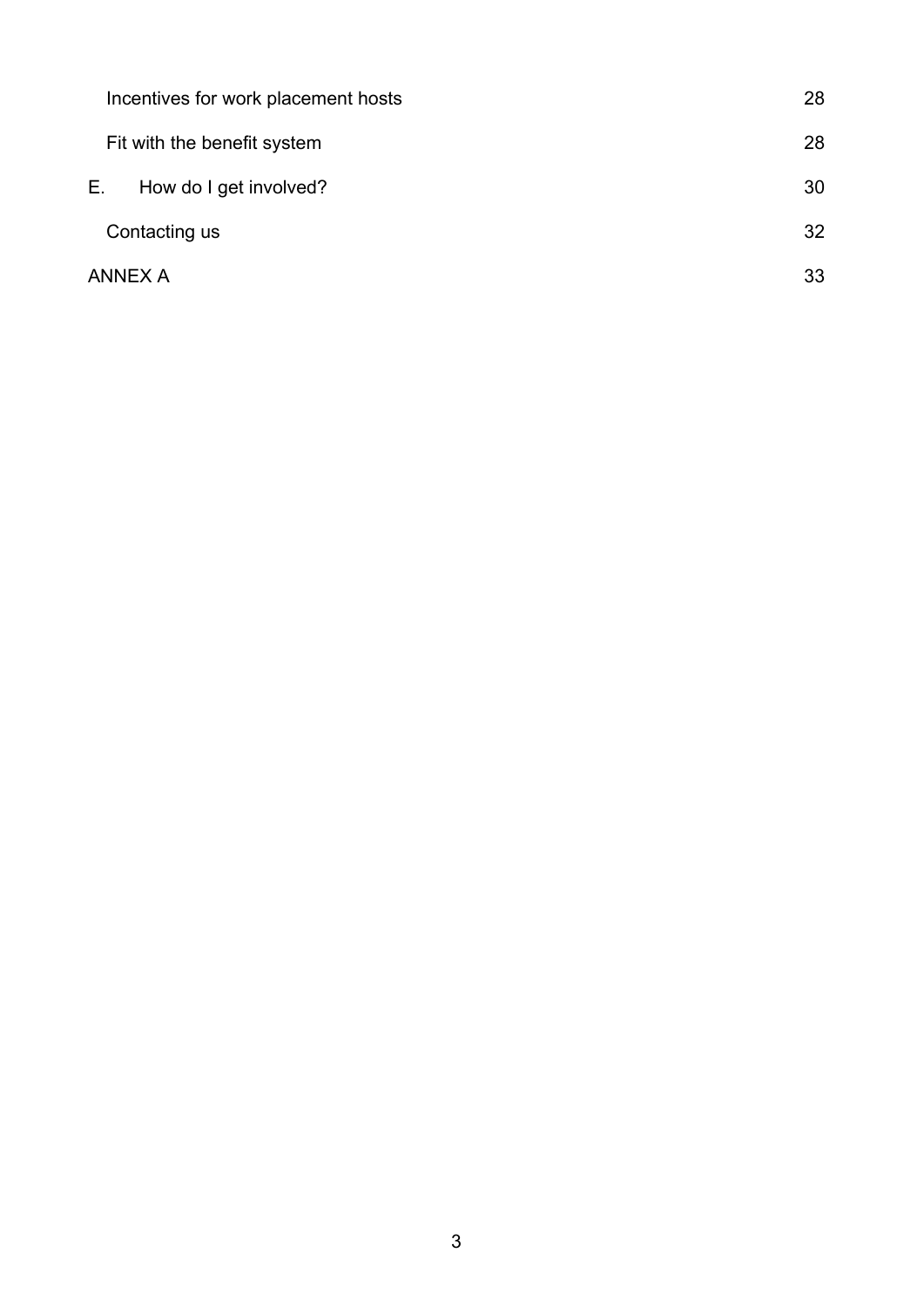# <span id="page-3-0"></span>**Foreword by Matthew Hancock MP, Minister of State for Skills and Enterprise**

In August 2013, we introduced Traineeships: a new programme for 16-23 year olds designed to give them the skills and vital experience they need to get an Apprenticeship or sustainable job.

We said that we wanted Traineeships to be high quality from the outset - starting small and scaling up as experience of delivering the programme grows. We are delighted that the programme is off to a good start. In the first six months, Good and Outstanding education and training providers delivered 3,300 Traineeship starts and in recent months the momentum has increased as we have seen major national employers like Barclays, BT, the National Grid and the BBC commit to offer thousands of Traineeships to young people. Hundreds of training organisations, supported by hundreds more national and local employers are offering opportunities to young people that will set them on the road to a successful career. Critically, we have already seen some excellent examples and successes; where a high proportion of young people are securing Apprenticeships and jobs as a result of their Traineeship.

We also said that we wanted Traineeships policy to continue evolving, informed by the experience of providers and employers about what works for young people who are motivated by work, or the prospect of it. Throughout the early stages of delivery we have been keen to listen to experiences and understand if there are ways in which the Traineeships model can be refined in order to make it as effective as it can be.

This Framework for Delivery, which sets out how Traineeships will be delivered from August 2014, includes a number of refinements to the policy and consolidates information that has been announced since the programme was introduced. We have announced that funding will be available to enable eligible 24-year olds to benefit from Traineeships. In March, the Department for Work and Pensions ensured that Traineeships would not be affected by the "16 hour rule", giving providers greater flexibility to design training programmes that meet the needs of job seekers. For 2014/15, we have also given training providers and employers greater flexibility to design the work experience element of Traineeships.

Many providers have told me how much they welcome the flexibility within the programme – I am keen to develop this further by looking at how we embed flexibility and a strong focus on achieving positive outcomes and progression into the programme. We will keep the sector informed and ensure that it is involved in any future developments towards this goal.

We are grateful for the continued commitment and enthusiasm of training providers and employers to implementing Traineeships, which are already transforming the lives of young people across the country.

**Matthew Hancock MP** Minister for Skills

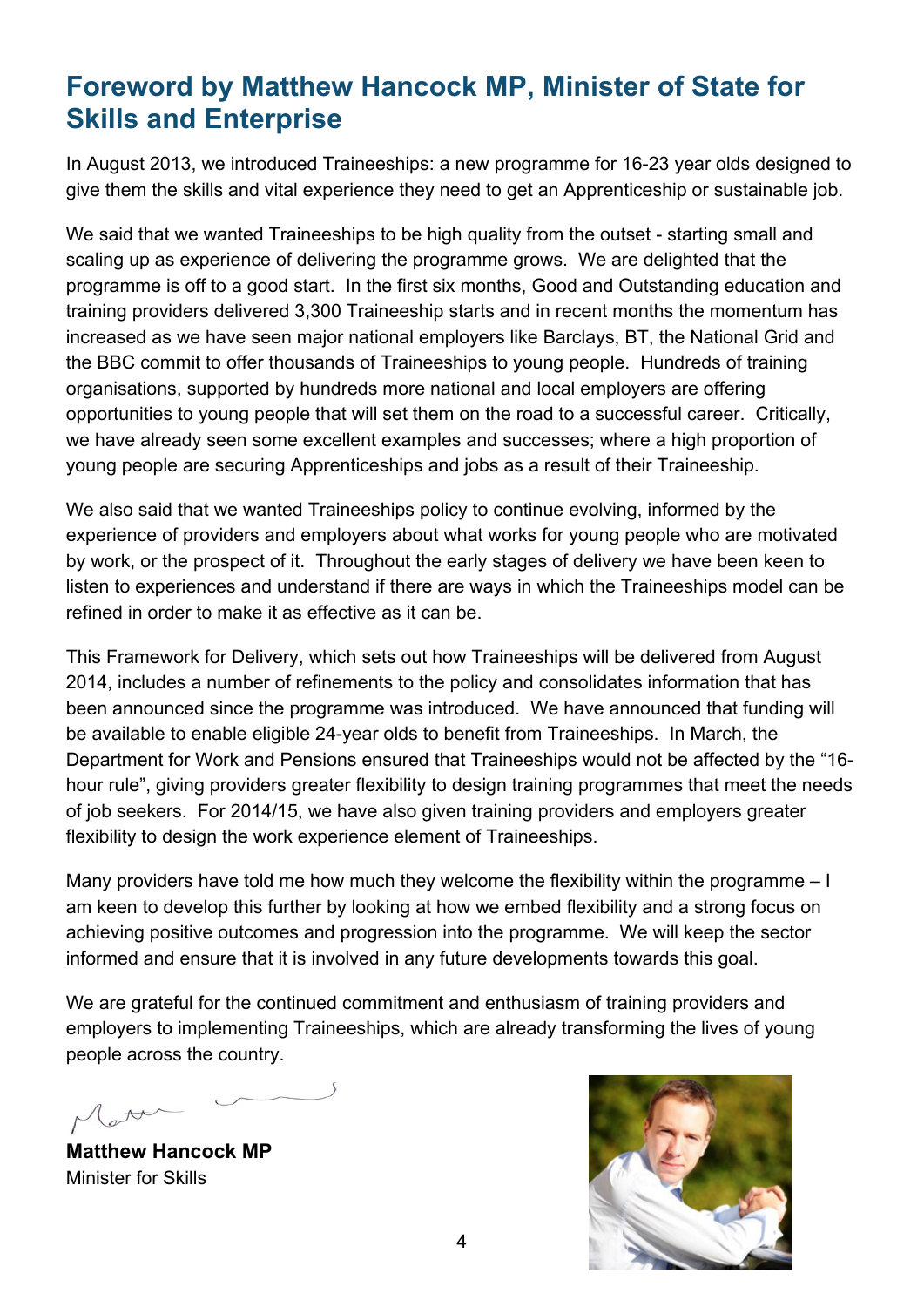## <span id="page-4-0"></span>**Executive summary**

1. This revised Framework for Delivery provides employers, education and training providers and young people with information about Traineeships and how they will be delivered from 1 August 2014. This executive summary brings together the key points marked in **bold** in the main document to provide an overview of the programme. Annex A provides a summary of the small number of areas where the Framework has changed for 2014/15.

2. Further information on funding for Traineeships in 2014/15 will be set out in the Education Funding Agency's funding guidance and the Skills Funding Agency's funding rules for 2014/15. The 2013 Traineeships [Framework for Delivery](https://www.gov.uk/government/uploads/system/uploads/attachment_data/file/223591/Traineeships-framework-July2013.pdf) and the [EFA funding](https://www.gov.uk/16-to-19-education-funding-guidance)  [guidance](https://www.gov.uk/16-to-19-education-funding-guidance) and [SFA funding rules](https://www.gov.uk/government/publications/sfa-funding-rules) for 2013/14 remain current until 1 August 2014.

## <span id="page-4-1"></span>**Who are Traineeships for?**

3. Traineeships are an education and training programme which is available for young people aged [1](#page-4-2)6-24 inclusive<sup>1</sup>, including young people with Learning Difficulty Assessments or Education, Health and Care plans<sup>[2](#page-4-3)</sup>.

4. The core target group for Traineeships is young people who:

- are not currently in a job and have little work experience, but who are focused on work or the prospect of it;
- are 16-19 $3$  and qualified below Level 3 or 19-24 and have not yet achieved a full Level  $2^4$  $2^4$ ; and
- **•** providers and employers believe have a reasonable chance of being ready for employment or an Apprenticeship within six months of engaging in a Traineeship.

5. Traineeships are not intended for:

 $\overline{a}$ 

• the most disengaged young people, who require very intensive support;

<span id="page-4-2"></span> $1$  For the detailed definition of the 16-19 age range please refer to the Education Funding Agency's funding guidance, or the Skills Funding Agency's Funding Rules for the 19-24 inclusive age group.

<span id="page-4-3"></span> $2$  Under the Children and Families Act 2014, Education, Health and Care plans will begin to replace Learning Difficulty Assessments from September 2014 in all local authorities.

<span id="page-4-4"></span> $3$  Throughout this document the term 16-19 year old also refers to those young people age 19 to 24 who are subject to a Learning Difficulty Assessment (LDA) or an Education, Health and Care Plan (EHCP) issued by their home local authority.

<span id="page-4-5"></span> $4$  For 19-24 year olds, the programme will be available only for those who have not yet achieved their first full Level 2 qualification. For 16-19 year olds, providers will have flexibility to work with young people who have Level 2 qualifications but not Level 3, reflecting the need for young people aged 16-19 to undertake high quality work experience in preparation for employment.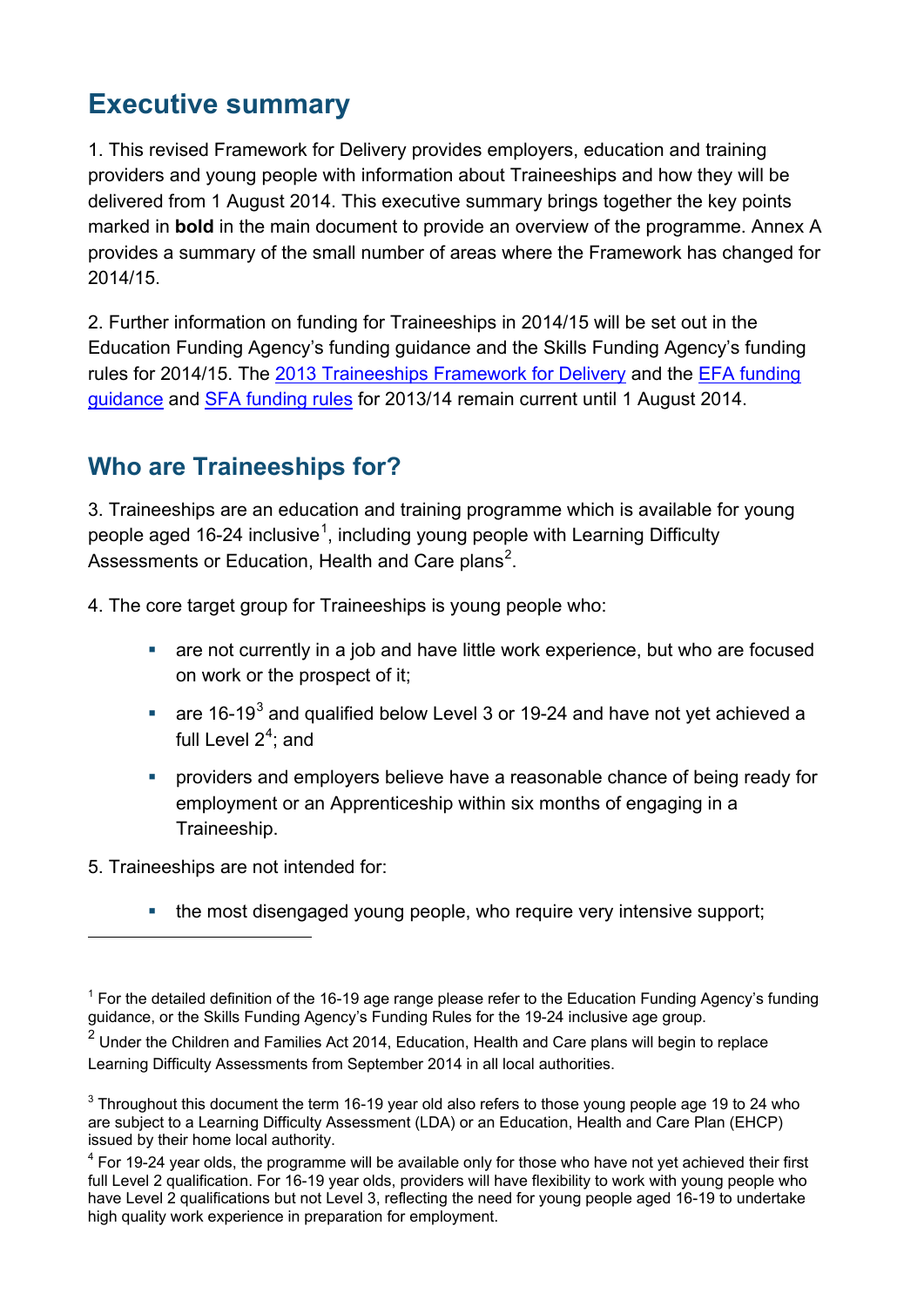- those who already have the qualifications, skills and experience needed to start an Apprenticeship or find work; or
- $\blacksquare$  those already in a job.

 $\overline{a}$ 

## <span id="page-5-0"></span>**What do Traineeships provide?**

6. Traineeships are an education and training programme with work experience. The core content of Traineeships is work preparation training, English and maths and a high quality work experience placement. Providers and employers have the freedom to bring these elements together in the best way to engage and support individual trainees.

7. The content of the work preparation training is for providers and employers to design and agree. All young people undertaking a Traineeship are required to study English and maths unless they have already achieved a GCSE at A\*-C in those subjects or, for those 19 or above, a functional skills qualification at Level 2.

8. We expect the work experience within a Traineeship to be a high quality learning experience tailored to the needs of each individual. For 2014/15, as a guide we would expect the duration of the work experience to be between 100 – 240 hours. Longer placements may be necessary to prepare young people for work, but these would need to be based on clearly identified learner needs.

9. The involvement of employers is crucial to the success of Traineeships. Work experience in Traineeships should give the young person experience of a real workplace so they can develop the skills, knowledge, confidence, attitudes and behaviours they need to succeed at work. Simulated activity in an artificial environment may well form a helpful part of work preparation training but will not count as work placements for the purposes of Traineeships. All trainees should be offered an exit interview with the work placement host at the end of the placement<sup>[5](#page-5-1)</sup>.

10. We have set out a list of potential flexible content (paragraph 66), which is not designed to be prescriptive or exhaustive, but may be useful to providers and employers as they design Traineeship programmes.

11. Traineeships can last up to a maximum of six months. The aim of Traineeships is to secure young people's progression to an Apprenticeship or sustainable job as quickly as possible - where they were not ready for an Apprenticeship or a sustainable job without the preparation that the Traineeship provides. Where young people successfully progress earlier than anticipated, this is counted as completing the Traineeship.

<span id="page-5-1"></span> $5$  This will either be a formal interview where a job vacancy has arisen or an exit interview with written feedback with the employer who provided the placement where there is not a formal vacancy.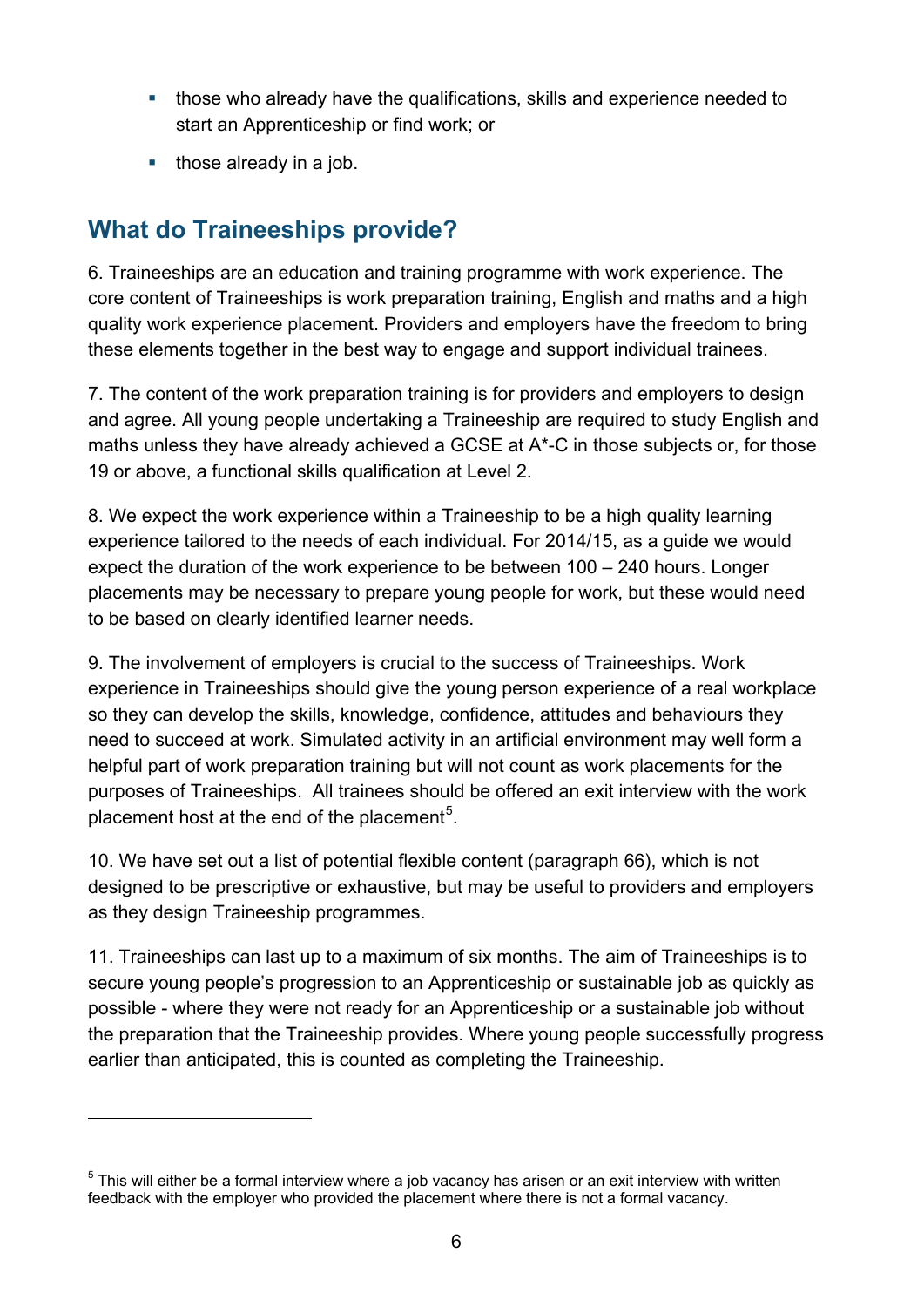12. The primary measure of success for Traineeships is securing positive outcomes for participants in the form of Apprenticeships or jobs and we intend to hold providers to account against this. In 2014/15 the quality criteria which we applied in 2013/14 will remain in force, meaning that only providers judged to be Outstanding or Good by Ofsted can deliver Traineeships.

13. A young person's Traineeship will be complete at the earliest point when:

- the young person moves into employment, an Apprenticeship or further education and training;
- all elements of the young person's agreed Traineeship programme are completed; or
- the young person completes six months on the programme.

14. Written feedback from the employer where the young person undertook their work placement, together with confirmation of any qualifications completed with their provider, is the right form of recognition for completing a Traineeship. Providers and employers are free to award locally-recognised certificates for Traineeships.

15. As Traineeships have developed, we have looked to subsume or cease similar existing training programmes in order to simplify the system. Following the introduction of Traineeships, funding ceased to be available for new starts on Access to Apprenticeships after 31 December 2013. Existing learners on Access programmes are being funded to complete their programme by the end of the current academic year.

## <span id="page-6-0"></span>**How are Traineeships delivered and funded?**

16. Traineeships are part of the same family as Apprenticeships. Over time, employers will want to consider in the round the number of Apprenticeships and Traineeships they will offer as they plan their workforce development. For 16-19 year olds, Traineeships are part of study programmes to ensure simplicity in funding and to enable young people to move between learning options. For 19-24 year olds, Traineeships are part of the existing flexibilities within the Adult Skills Budget (ASB).

17. Eligible providers and employers have been able to deliver Traineeships since August 2013. Traineeships should be delivered as a partnership between employers and education and training providers. Providers and employers have a key role in engaging young people and enrolling them on the programme. Local authority services for young people, schools, colleges, Jobcentre Plus advisers, Department for Education Youth Contract providers, National Careers Service advisers and National Citizen Service providers also have an important role in referring interested young people onto Traineeships.

18. Employers are able to lead the delivery of Traineeships to young people as follows: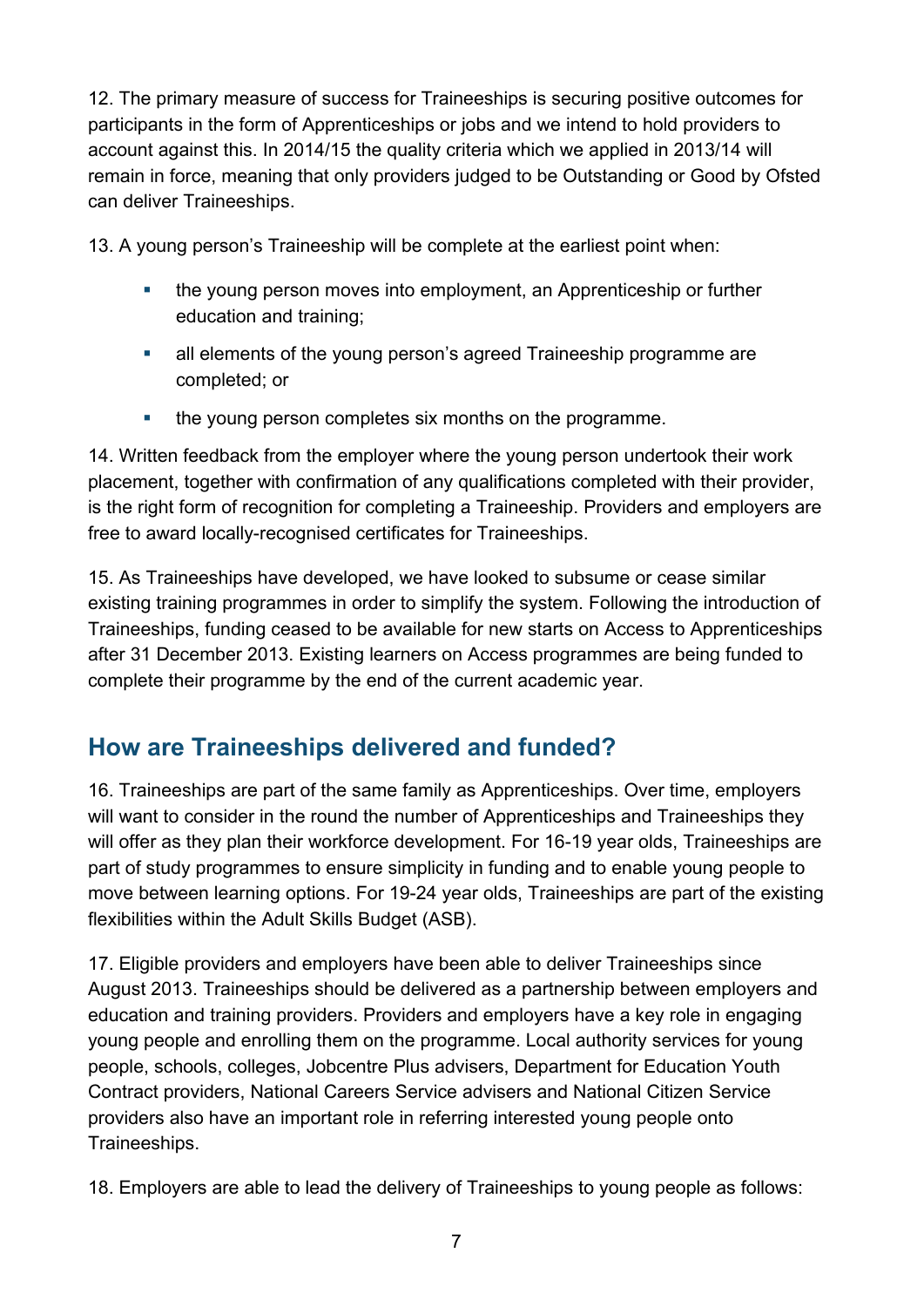- Where large employers already offer Apprenticeships or ASB provision for young people, their Skills Funding Agency contracts can be varied to include Traineeships.
- Through working in partnership with an existing eligible education or training provider.
- **Through working towards becoming an approved provider in their own right in** future years.

19. Traineeships can be delivered by education and training providers, subject to the quality criteria below:

- education and training providers who currently deliver provision for 16-19 year olds and hold a contract either with the Education Funding Agency or the Skills Funding Agency are able to deliver Traineeships; and
- education and training providers who currently deliver provision through the ASB run by the Skills Funding Agency are able to deliver Traineeships for 19- 24 year olds.

20. In 2014/15, the delivery of Traineeships will continue to be limited to those providers who have achieved an Ofsted inspection grade of Outstanding or Good and are able to offer Traineeship provision which is in accordance with this framework. Providers under a Financial Notice from either the Education Funding Agency or Skills Funding Agency can request to deliver Traineeships and will be assessed by the funding agencies on a caseby-case basis. Providers under other Notices of concern (for example performance or quality-related) will remain ineligible to deliver Traineeships. Where this means that there is no eligible provider in a location, we will support efforts to ensure that Outstanding and Good provision becomes available in that area.

21. For 16-19 year olds the Education Funding Agency funding per student methodology will apply.

22. For 19-24 year olds, existing ASB flexibilities apply. Traineeships are funded on the basis of the published matrix rate for any accredited units and qualifications delivered as part of the Traineeship, in addition to funding for organising and overseeing the work placement. Work placements are funded within the ASB (only for Traineeships). The overall level of funding available for Traineeships for 19-24 year olds is similar to that for 16-19 year olds.

23. As with other programmes, providers record young people taking part in and completing Traineeships through the Individualised Learner Record (ILR). From 2014/15 this record will include the destination of trainees.

24. Employers are not required to pay young people for any work experience placement they undertake as part of their Traineeship. Traineeships are exempt from the National Minimum Wage. Young people taking part in Traineeships are undertaking education and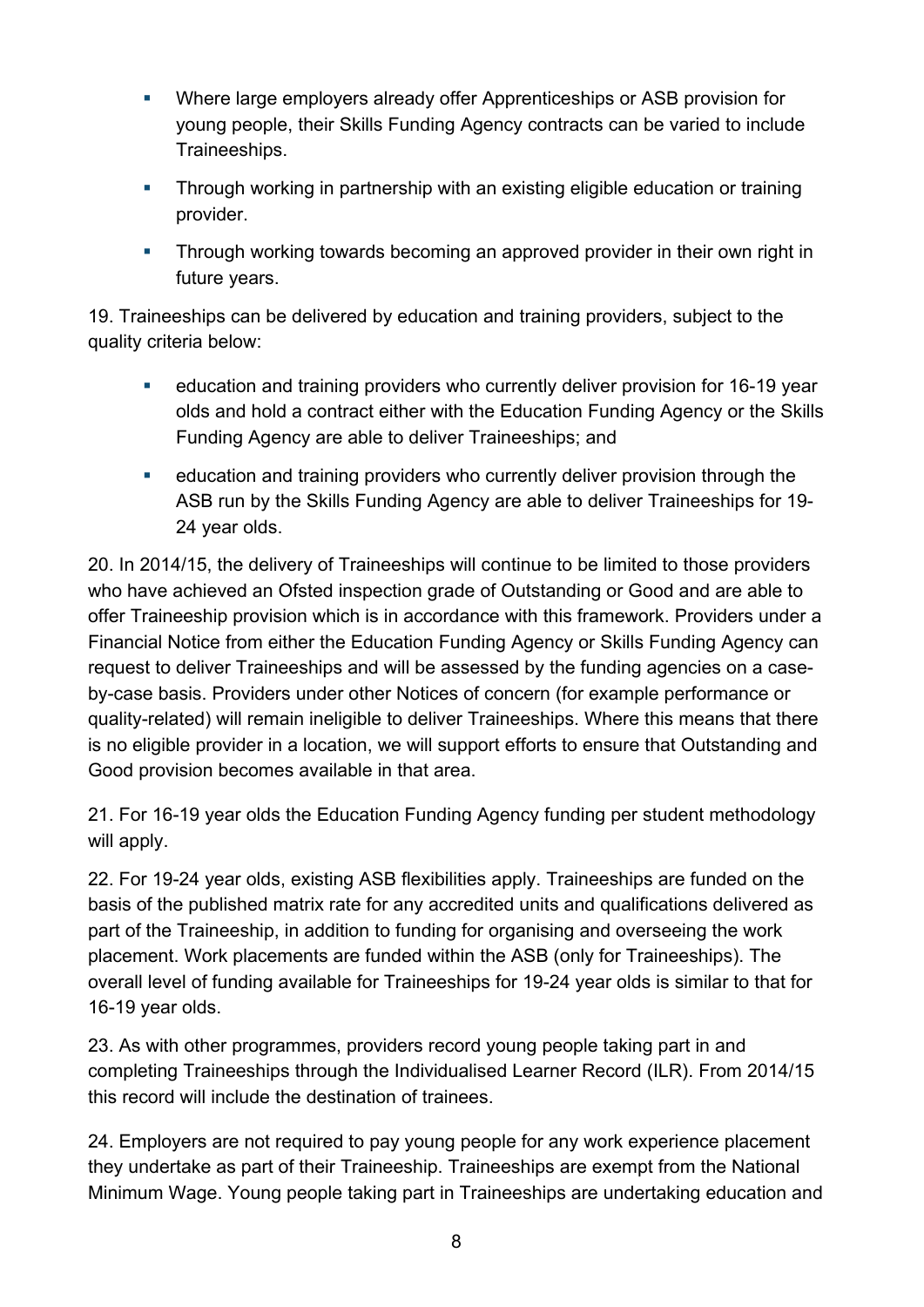training and, where they qualify, are able to access our existing programmes of financial support, including the £180 million 16-19 Bursary Fund and Learning and Learner Support arrangements for 19-24 year olds. Access to Work funding<sup>[6](#page-8-0)</sup> from the Department for Work and Pensions is also available for young people for the work placement of their Traineeship if they have a disability or health condition that affects their ability to do a job, or means they have to pay extra work-related costs.

25. We have deliberately designed the programme with the flexibility to enable providers to tailor Traineeships to meet the requirements of young people who are claiming benefits. Young people can continue to receive Jobseekers Allowance (JSA) or the new Universal Credit while taking part in a Traineeship. In March 2014 the 16-hour rule was removed for JSA claimants participating in Traineeships, enabling them to undertake up to 30 hours training each week as part of their Traineeship.

 $\overline{a}$ 

<span id="page-8-0"></span><sup>&</sup>lt;sup>6</sup> Further information on eligibility and applying for Access to Work funding is available on the Preparing for Adulthood website: [http://www.preparingforadulthood.org.uk/what-we-do/supported-internships/access-to](http://www.preparingforadulthood.org.uk/what-we-do/supported-internships/access-to-work-fund)[work-fund](http://www.preparingforadulthood.org.uk/what-we-do/supported-internships/access-to-work-fund)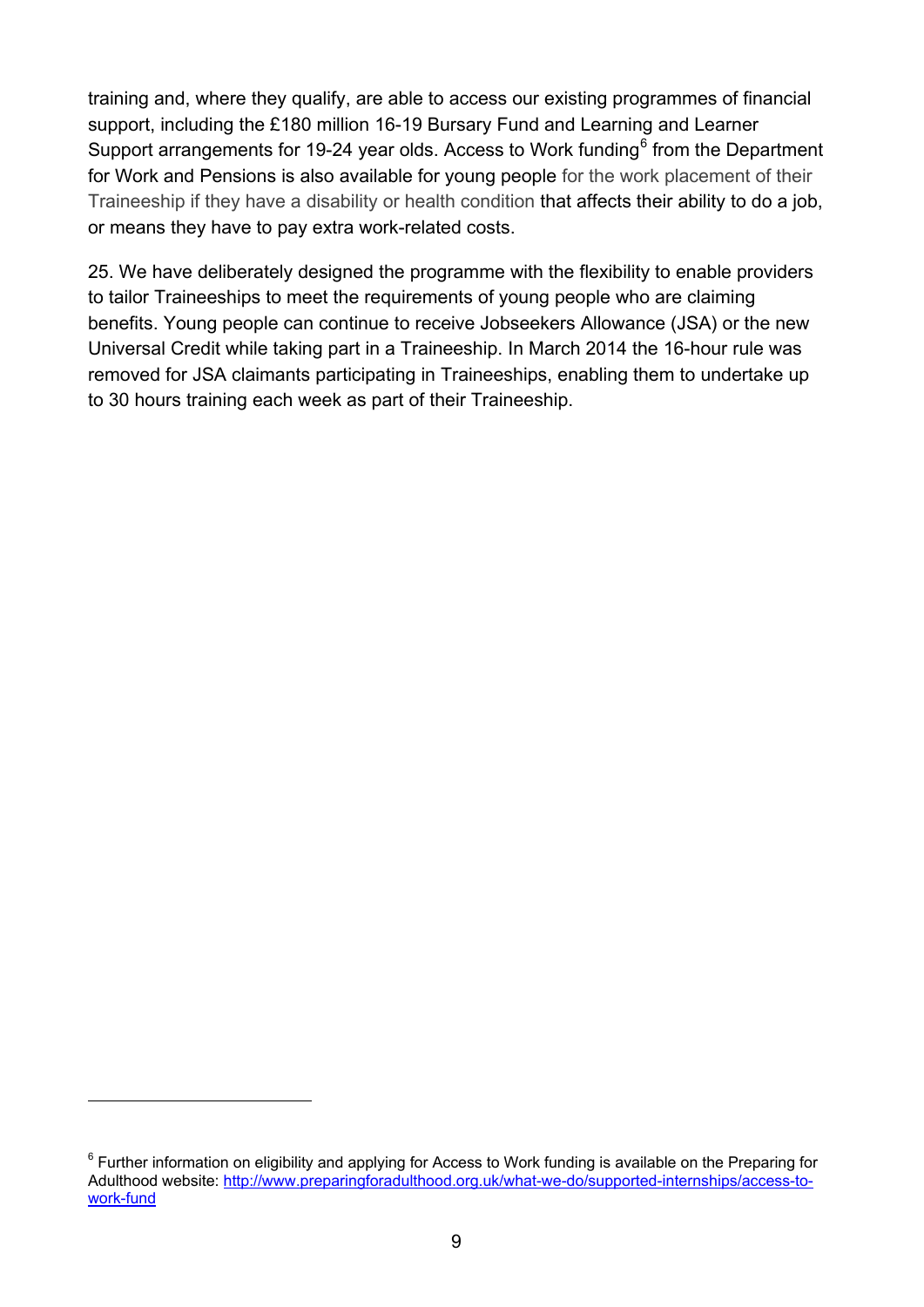# <span id="page-9-0"></span>**A. Introduction**

26. Traineeships were introduced in August 2013, following publication of the Framework for Delivery for 16-19 year olds in May 2013, which was revised in July 2013 to extend the programme to 16-23 year olds. **Traineeships are an education and training programme with work experience**, designed to help young people to develop the skills and experience they need to secure Apprenticeships and other sustainable employment. Traineeships make an important contribution to reducing the proportion of young people not in employment, education and training and raising the participation of 16-18 year olds in education and training.

27. This revised Framework for Delivery sets out how Traineeships will be delivered from 2014/15 onwards. In producing this document, we have sought feedback from education and training providers and employers about their early experiences of delivering Traineeships in 2013/14. Where we have made changes to the model, we have done so in response to feedback about how we can better support all providers and employers to offer the very best opportunities to those young people for whom Traineeships can be of most benefit. At the same time, we have listened to stakeholders' requests not to make significant changes in this early stage of delivery. Annex A summarises the changes we have made for 2014/15.

28. This document applies to England only and, along with the associated funding guidance and rules published by the Education Funding Agency and the Skills Funding Agency, governs the delivery of Traineeships from 1 August 2014 onwards. The [2013](https://www.gov.uk/government/uploads/system/uploads/attachment_data/file/223591/Traineeships-framework-July2013.pdf)  [Framework for Delivery,](https://www.gov.uk/government/uploads/system/uploads/attachment_data/file/223591/Traineeships-framework-July2013.pdf) the [Education Funding Agency's funding guidance](https://www.gov.uk/16-to-19-education-funding-guidance) and the [Skills](https://www.gov.uk/government/publications/sfa-funding-rules)  [Funding Agency's funding rules](https://www.gov.uk/government/publications/sfa-funding-rules) for 2013/14 continue to apply until 1 August 2014.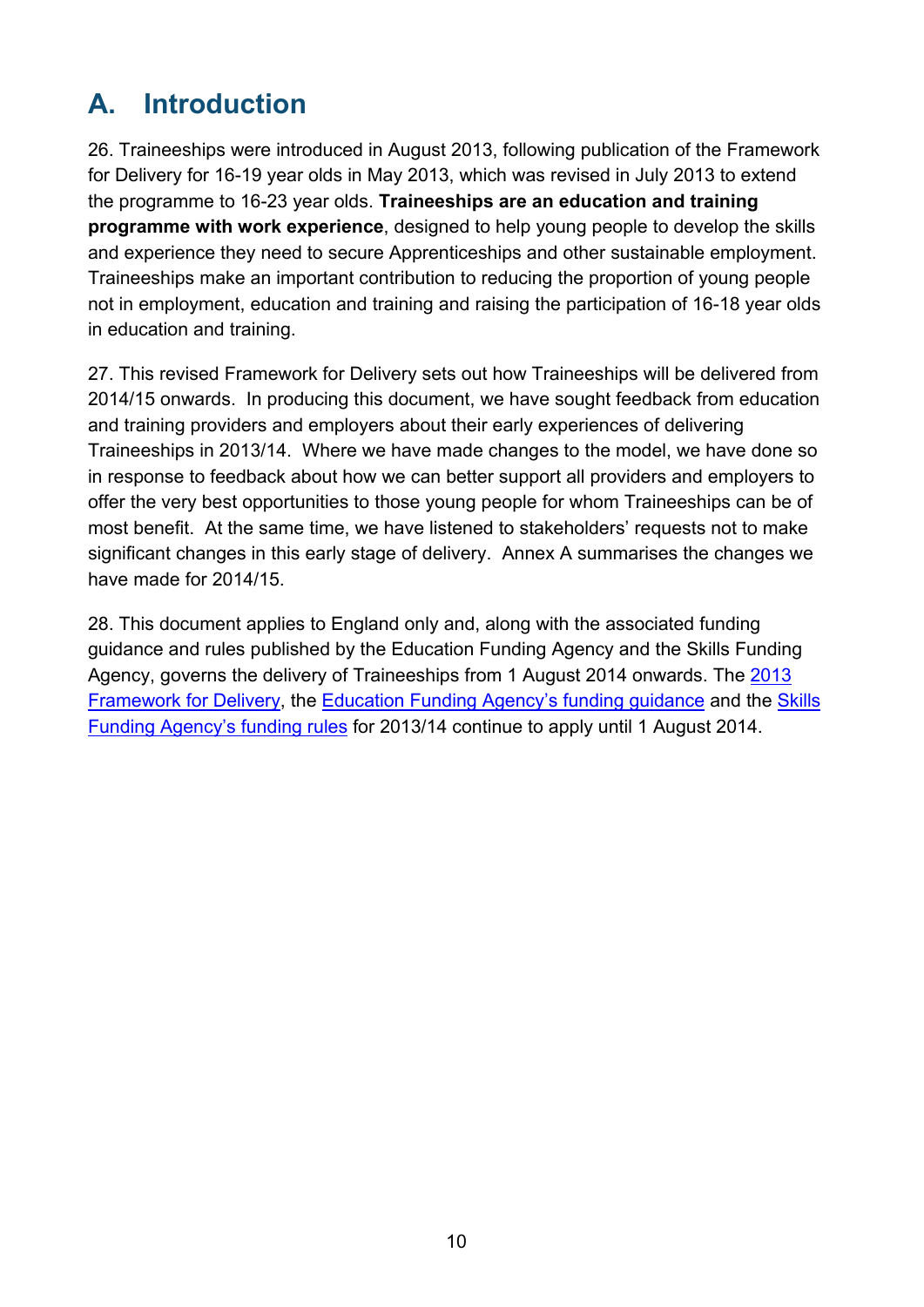# <span id="page-10-0"></span>**B. Who are Traineeships for?**

29. This Framework sets out the intended target group for Traineeships, while advocating a significant degree of local flexibility to enable providers and employers to recruit the young people for whom this provision would be the most effective intervention.

## <span id="page-10-1"></span>**Age range**

30. From August 2014, **Traineeships will be available for young people aged 16-24 inclusive, including young people with Learning Difficulty Assessments or Education, Health and Care plans.**

31. We announced in the [Skills Funding Statement](https://www.gov.uk/government/publications/skills-funding-statement-2013-to-2016) plans to extend funding eligibility to include 24-year olds from 2014/15, making Traineeships available to young people aged 16-24 inclusive. This will support more young people to access Traineeship opportunities and make the programme more consistent with other pre-employment provision.

32. Young people aged 19-24 with an Education, Health and Care plan or Learning Difficulty Assessment are eligible to access Traineeships. A learner is able to start a Traineeship up to the day before their  $25<sup>th</sup>$  birthday.

## <span id="page-10-2"></span>**Target group**

 $\overline{a}$ 

33. We want Traineeships to improve the quality of options for young people who are already engaged and also draw in young people who would not otherwise be in education, employment or training.

34. Traineeships are intended primarily for young people who are motivated by work or the prospect of it, but who do not yet have the skills or experience to secure an Apprenticeship or other sustainable job.

35. There is a range of different programmes in place to support young people and we want to ensure that Traineeships are targeted at those who will benefit most from the programme.

36. **The core target group for Traineeships for 2014/15 will be young people who:**

- **are not currently in a job and have little work experience, but who are focused on work or the prospect of it;**
- **are 16-19 and are qualified below Level 3 or 19-24 and have not yet achieved a full Level 2 qualification[7](#page-10-3) ; and**

<span id="page-10-3"></span> $7$  Currently a full Level 2 is the equivalent of five GCSEs A\*-C and a full Level 3 is the equivalent of two A levels. Vocational education equivalents are outlined in the Qualifications and Credit Framework (QCF). Qualifications that constitute a full Level 2 and a full Level 3 are flagged within the Simplified Funding Rates Catalogue.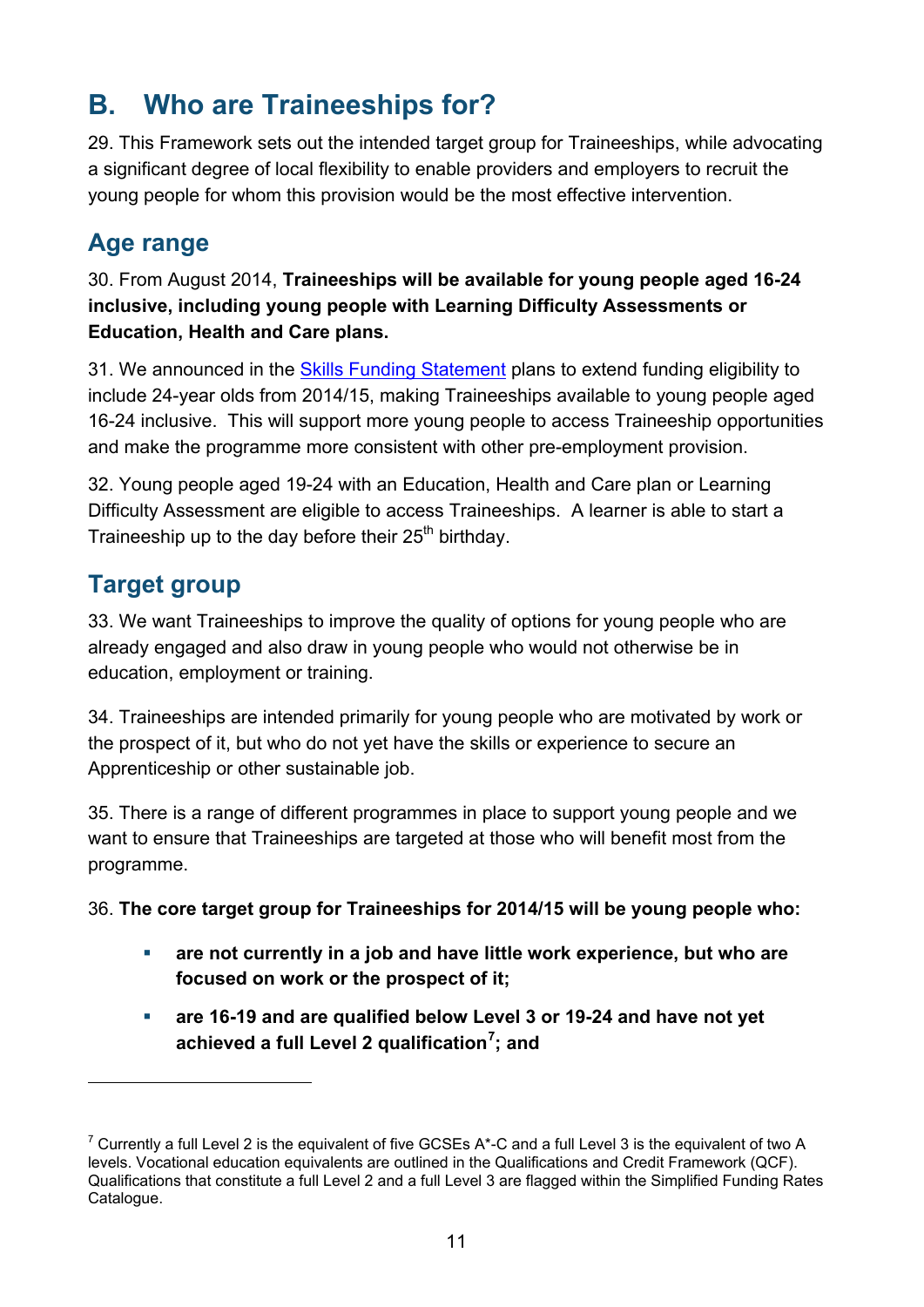#### **providers and employers believe have a reasonable chance of being ready for employment or an Apprenticeship within six months of engaging in a Traineeship.**

37. For young people who are further from the labour market and need more intensive support before they can engage, additional help is available through the Youth Contract, 16-19 study programmes (including supported internships), wider training provision and the Work Programme. Those who are very close to employment or already have high levels of attainment are likely to be successful in finding opportunities themselves. Traineeships aim to help the intermediate group, providing the skills and experience they need to move into sustainable employment. **Traineeships are not intended for:**

- **the most disengaged young people, who require very intensive support;**
- **those who already have the qualifications, skills and experience needed to start an Apprenticeship or find work; or**
- **those already in a job.**

38. Supported internships may be more appropriate than Traineeships for young people with Learning Difficulty Assessments or Education, Health and Care plans, who may have more complex needs and require more time and additional in-work support from expert job coaches to learn a role $^8$  $^8$ .

39. Providers and employers have the freedom to work with individuals within the target group whom they feel would benefit most from Traineeships. This will enable them to respond to individual and local circumstances. We want Traineeships to help young people who meet the criteria of the programme, regardless of their background, and we expect employers and providers to support this aim. We will continue to review learner information on disability, gender, ethnicity and other relevant characteristics to monitor progress to ensure that all young people who meet the criteria are able to access and benefit from Traineeships.

 $\overline{a}$ 

<span id="page-11-0"></span> $8$  Supported internship study programmes may be a suitable option – see further <http://www.preparingforadulthood.org.uk/supportedinternships>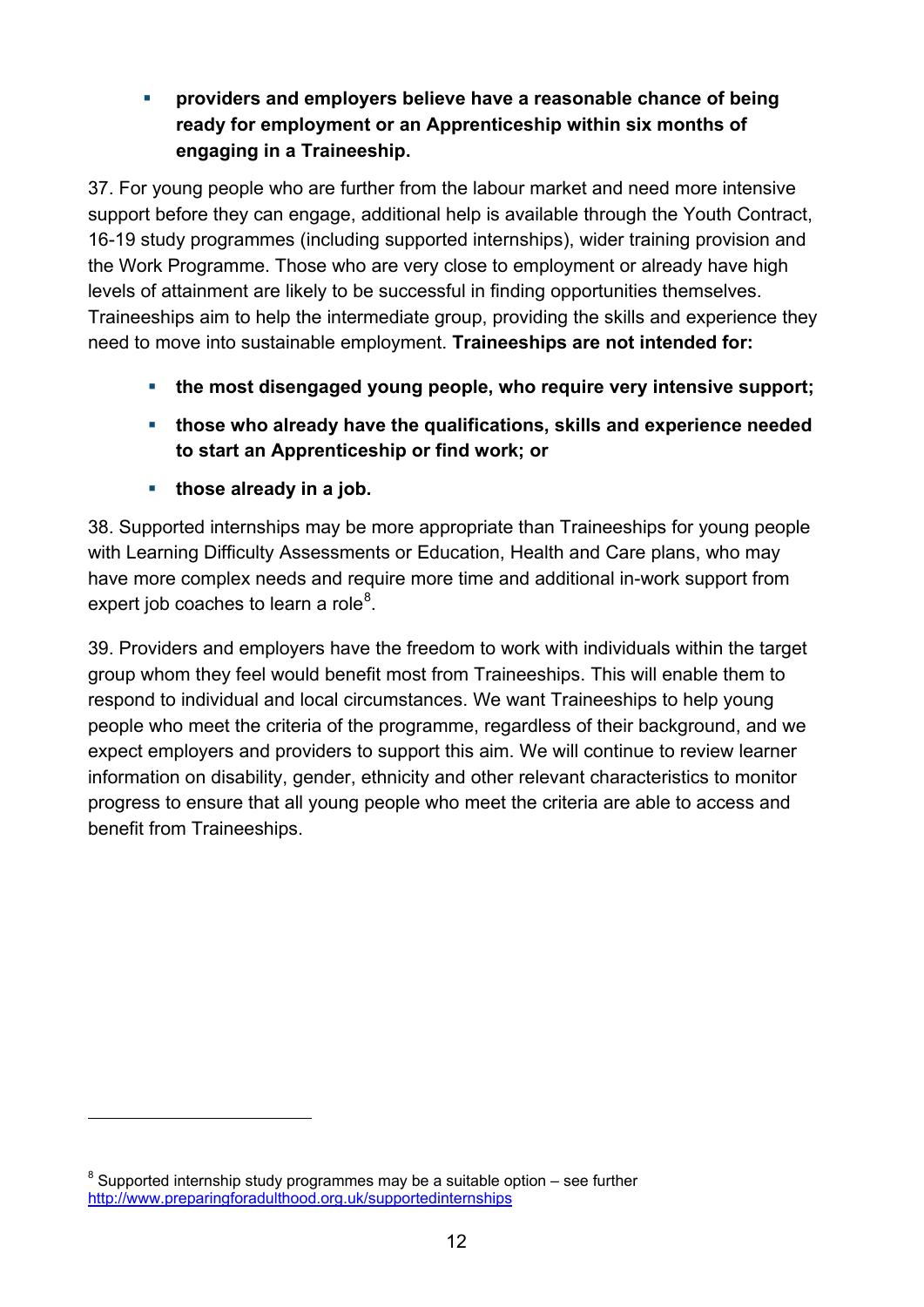**Virgin Media** target candidates who have been unsuccessful at their assessment centres for Apprenticeship positions but are deemed 'borderline'. These young people are offered Traineeships with the company.

Jake, who has already completed a Traineeship and is now an Intermediate Apprentice with the company says, *"It's been great, I've had rejections following interviews before and that's where it has ended."*

*"My Traineeship has given me the chance to improve my technical skills and show my determination to succeed. The support I have received has been brilliant with regular reviews and updates on my progress".*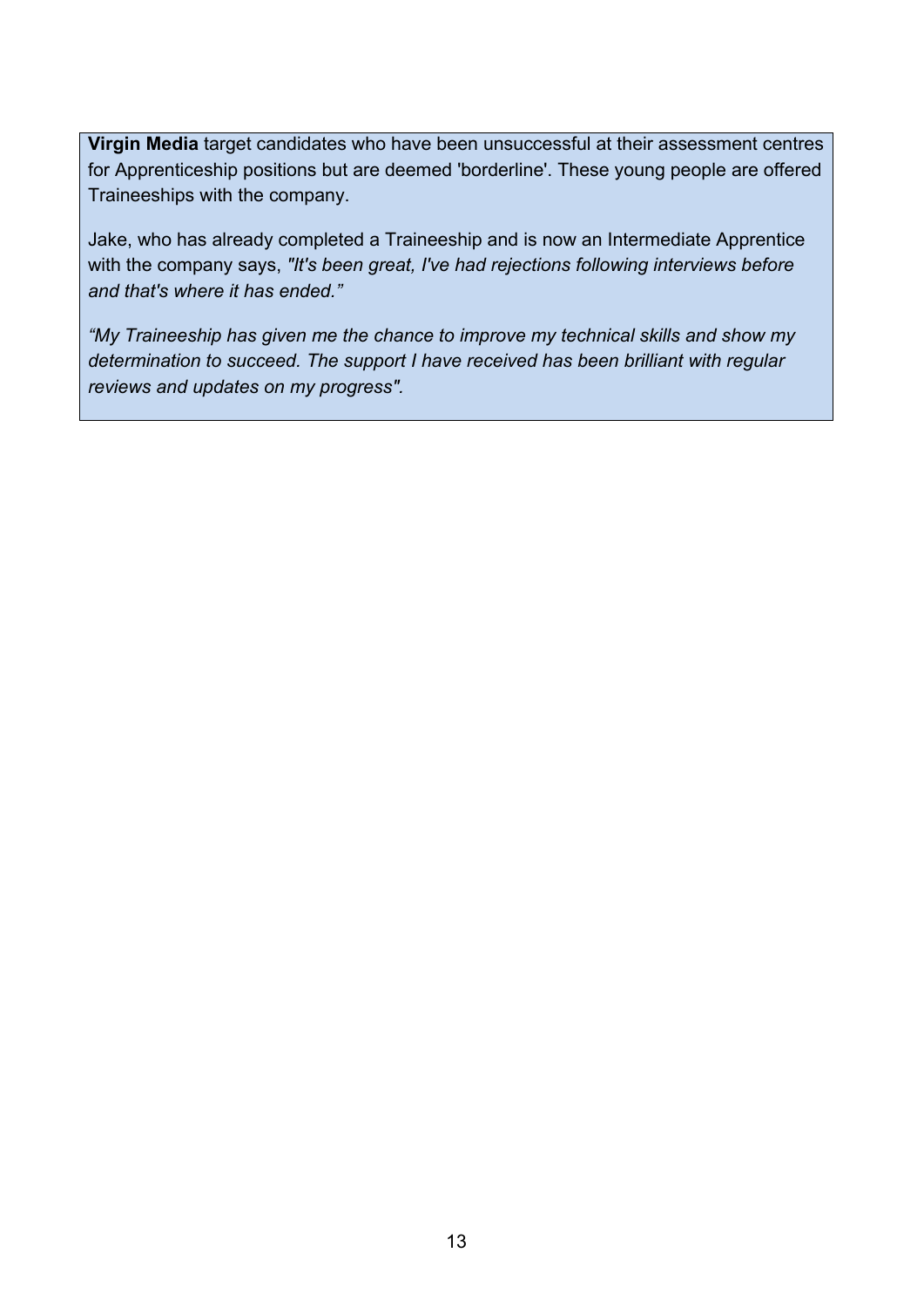# <span id="page-13-0"></span>**C. What do Traineeships provide?**

40. Traineeships are an education and training programme with work experience. The **core content of Traineeships is work preparation training, English and maths and a high quality work experience placement**. The opportunity of a work experience placement with an external employer in the sector they are interested in is critical to making Traineeships attractive and effective to young people.

41. Traineeships provide an opportunity to simplify the landscape for this group of young people. We have already ceased funding for new starts on Access to Apprenticeships from 31 December 2013. Existing learners on Access programmes will be funded to complete their programme by the end of the current academic year.

#### <span id="page-13-1"></span>**Fit with Apprenticeships and 16-19 study programmes**

42. Traineeships are part of the same family as Apprenticeships, which remain our high quality offer for those who are ready and able to secure work with recognised training. We are reforming Apprenticeships to make them more rigorous and responsive to the needs of employers. We are giving employers a greater role in designing and delivering Apprenticeships and increasing the quality through higher expectations of English and maths and more end-point assessment. Employer-led Trailblazers are leading on the implementation of the new Apprenticeships.

43. Traineeships are a separate but linked programme that prepares young people to compete for Apprenticeships and other sustainable employment. Apprenticeships will be one of the key outcomes from a Traineeship, although participation in a Traineeship cannot guarantee progression to an Apprenticeship.

The Traineeships team at **learndirect** is part of the same team responsible for Apprenticeships. They have focussed on providing Traineeship opportunities in three sectors where they already have a strong Apprenticeships offer: Hospitality, Business Administration and Childcare. Work placement opportunities might also be brokered in other sectors, based on the needs of individual learners.

The regional employer facing team is responsible for securing work experience placements and where possible they have looked to secure placements with employers who are also engaged with Apprenticeships and particularly where there is the potential for them to recruit an Apprentice in the near future. This increases the likelihood for quick and positive progression for trainees.

**44. Over time, employers will want to consider in the round the number of Apprenticeships and Traineeships they will offer as they plan their workforce development.** The National Apprenticeship Service plays a key role in supporting the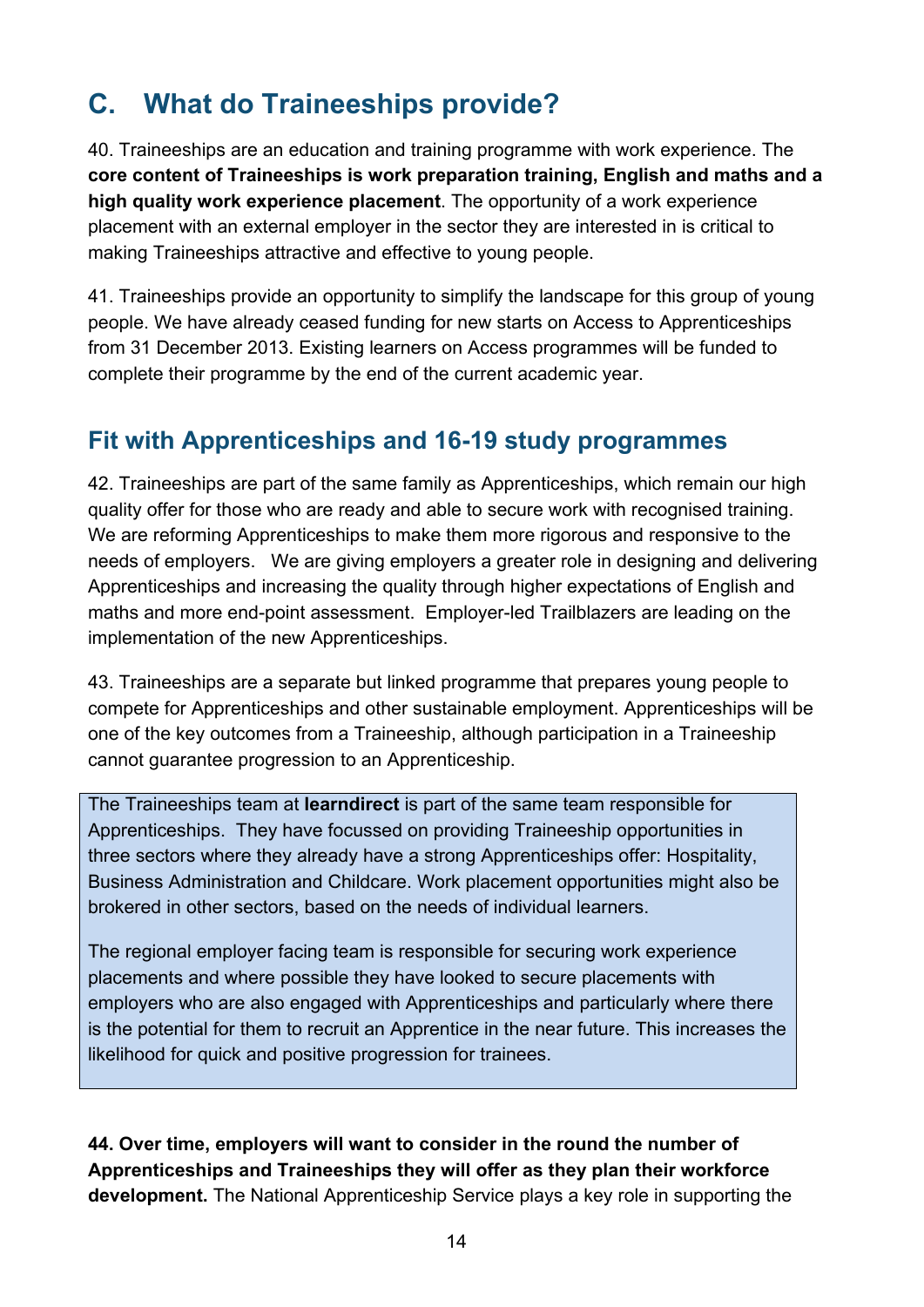delivery of Traineeships, alongside Apprenticeships, by encouraging employer involvement and leading national marketing and communications activity for the programme.

45. Traineeships are a type of study programme for young people who want to progress to an Apprenticeship or job relatively quickly. For 16-19 year olds, study programmes ensure that **every** young person undertakes a programme of education with qualifications and other activity focused on employment and career goals that reflect their ambitions and capabilities. For some this will mean taking substantial academic or vocational qualifications; for some it will mean an Apprenticeship; and for others a Traineeship, work experience or other employment-focused training will be more appropriate. Students who have not achieved an A\*-C GCSE in English and maths will need to continue to study towards achieving those qualifications. Other young people may benefit from a study programme focused on preparing them to progress on to a Traineeship. As with other study programmes and Apprenticeships, Traineeships are a valid option for young people as the [age of compulsory participation in education or training](https://www.gov.uk/government/publications/participation-of-young-people-education-employment-and-training) rises to 18 in 2015**.** 

46. [Supported internship study programmes](http://www.preparingforadulthood.org.uk/supportedinternships) are also available as employer-based provision, supported by job coaches for 16-24 year olds with a statement of Special Educational Needs, a Learning Difficulty Assessment or an Education, Health and Care plan. This option may be more suitable for young people with complex needs who require additional support to learn in the workplace. Through supported internships, young people may have the opportunity to move directly into paid employment.

47. Providers delivering Traineeships to 16-19 year olds will want to read this Framework alongside the [study programme principles](https://www.gov.uk/government/publications/16-to-19-study-programmes-advice-for-further-education-colleges) and the Education Funding Agency's funding guidance for 2014/15.

48. **For 19-24 year olds, Traineeships can be delivered within the existing flexibilities of the ASB** and providers should read this Framework alongside the Skills Funding Agency Funding Rules for 2014/15.

#### <span id="page-14-0"></span>**Core content**

49. Traineeships are made up of three core elements:

- **A focused period of work preparation training**, covering areas like CV writing, interview preparation, job search and inter-personal skills.
- **English and maths,** as these are seen as crucial employability skills.
- **A high quality work placement** to give the young person meaningful work experience and to develop workplace skills.

50. **Providers and employers have the freedom to bring these elements together in the best way to engage and support individual trainees**. Some young people may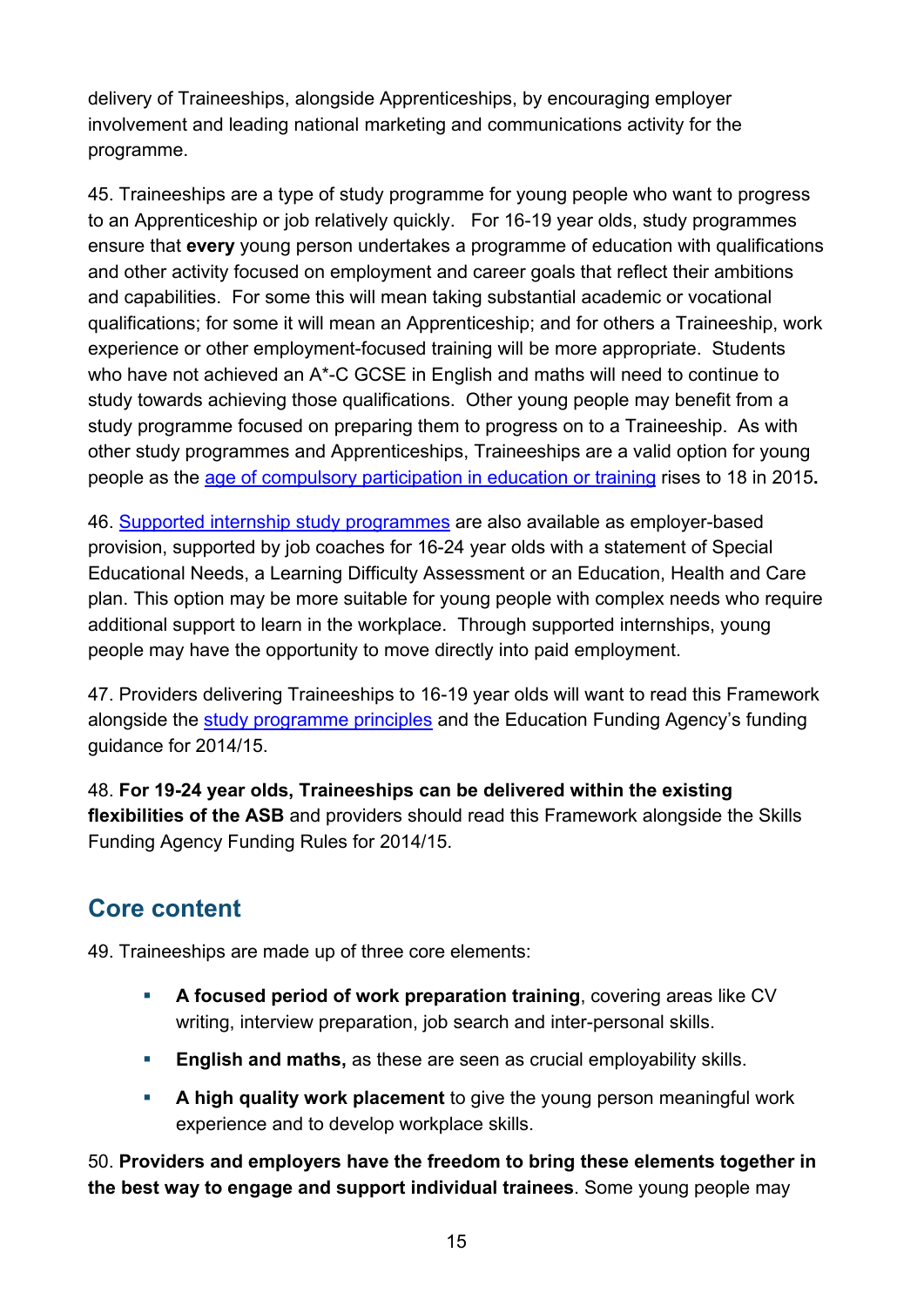need to focus primarily on English, maths and work preparation at the beginning of their Traineeship before moving into the work placement. Others may benefit from starting their work placement with a supportive employer early in the Traineeship, with work preparation and English and maths built in alongside. We expect providers to work with young people from the outset to assess their individual needs and tailor a programme that meets those needs against the core elements including consideration to timing, duration and options for a flexible element.

#### <span id="page-15-0"></span>**Work preparation training**

51. **The content of the work preparation training is for providers and employers to design and agree**. We expect this to include any personal and social skills that the young person needs to develop in order to get the most out of their work placement and prepare them for future employment. For 19-24 year olds, the work-preparation element must consist of regulated provision (including units) on the Qualifications and Credit Framework (QCF) up to and including Level 2, be approved for public funding by the Skills Funding Agency, and be listed on the Learning Aim Reference Service.

52. It is important that work preparation training covers both the skills that young people will need to find and secure a job (for example, job search techniques, CV writing and interview skills) and the skills and attributes that they need to sustain that job (such as planning, time-keeping, team working, self-confidence, resilience and strength of character). Initial training should also include preparation for the specific work placement the young person will be undertaking.

**Jobwise Training** offer quality work placements by mentoring and coaching the trainees and the employers on the Traineeship process, discussing expectations of all involved including common pitfalls which have previously led to work placements failing.

They agree a structured process in which all parties, including Jobwise Training, communicate and feedback to one another on a regular basis.

The process of communication (e.g. manager updates, review meetings, conference calls) and a 'Trainee Support Plan' (e.g mentor training, development plan, SMART target training) is tailored and agreed prior to the Traineeship starting, ensuring it meets the needs of the trainee and the work placement provider.

Jobwise Training ensure all students have received real work experience in the training centre, prior to embarking on their employer work experience placement, taking telephone calls, welcoming visitors, working with co-workers, to best prepare them for working life.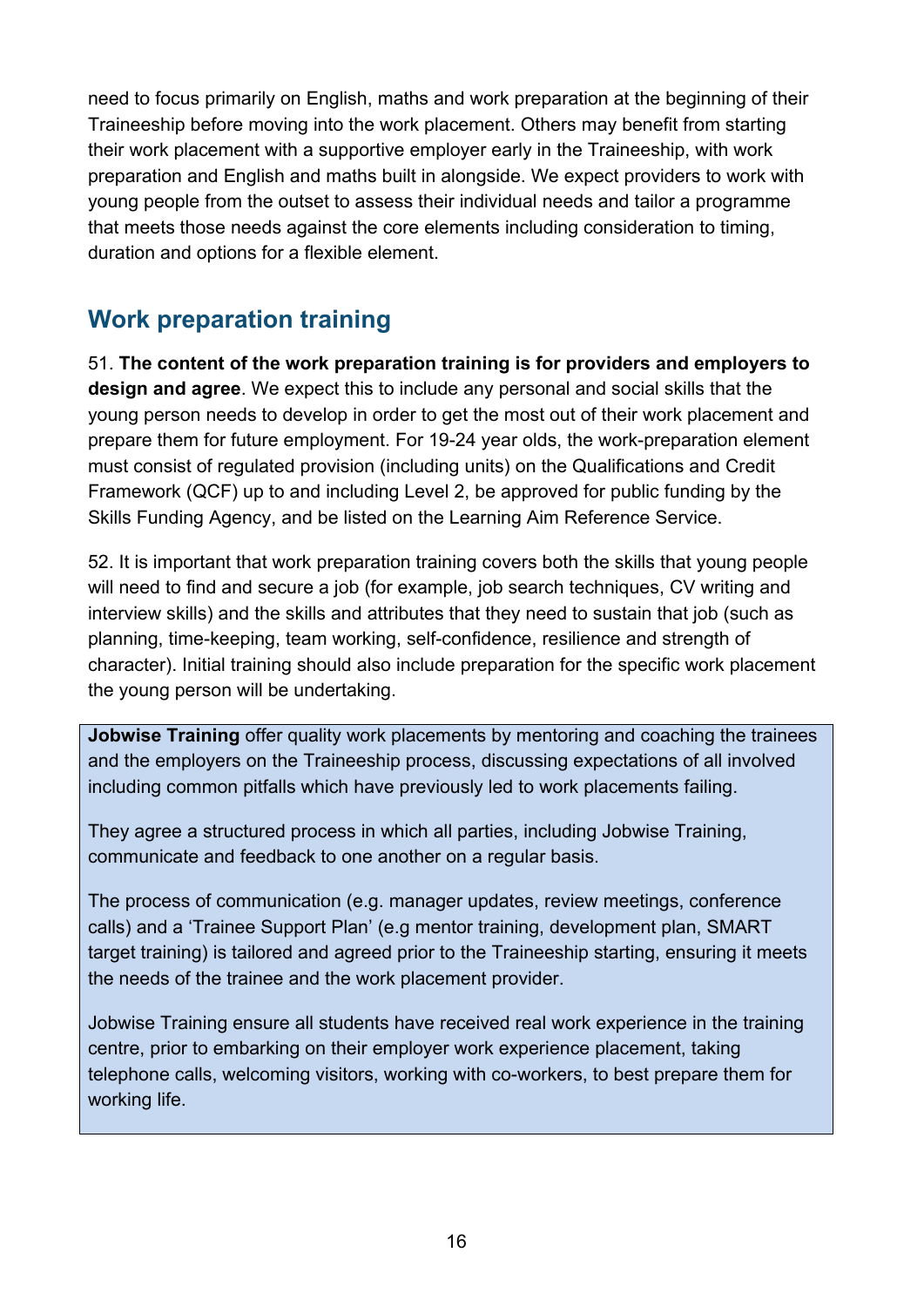## <span id="page-16-0"></span>**English and maths**

53. Employers are clear that literacy and numeracy are crucial employability skills and so English and maths form a key part of Traineeships. All young people undertaking a Traineeship are required to study English and maths unless they have already achieved a GCSE at A\*-C in those subjects or, for those 19 or above, a functional skills qualification at Level 2. Young people aged 16-19 taking part in a Traineeship are expected to continue to work towards achieving a GCSE A\*-C. For those aged 19+, a focus on the practical application of maths or English, such as through a functional skills qualification, may be more appropriate.

54. The maths and English taught should build on the qualification already achieved, so a student who has achieved a GCSE Grade D should be taught at Level 2 rather than Level 1, for example. From September 2015 the new GCSEs in English and maths will be available for teaching. These qualifications will include a greater focus on the more applied aspects of maths and English, such as problem solving and spelling and grammar. Providers are strongly encouraged, but not yet required, to consider how teaching towards these new qualifications will be incorporated in their courses in the future.

55. 19-24 year olds will not be required to undertake English and maths if they have achieved a GCSE A\*-C in these subjects, or a functional skills qualification at Level 2.

56. Providers should aim to support young people to complete their qualifications within their Traineeship where possible. In some cases it may take longer for a young person to achieve these crucial elements. **We would expect young people to continue and complete these qualifications, together with any vocational qualifications they have begun, after the formal Traineeship is complete. This could be part of their study programme or Apprenticeship for 16-19 year olds or through their entitlement up to Level 2 for those aged 19 up to 24.**

## <span id="page-16-1"></span>**Work placements**

57. The table below sets out principles for good quality work placements as part of Traineeships. It will be for providers and employers in partnership to agree how these principles are implemented in Traineeships.

#### **Principles for good quality work placements**

- **Choice and relevance** Placement matched to the trainee's areas of interest and aspiration, with young people undertaking high quality work experience rather than observation or mundane tasks.
- **Organisational readiness** Commitment from senior managers or owner/manager and a low ratio of trainees to experienced staff.
- **Good preparation** Thorough pre-placement preparation by the provider,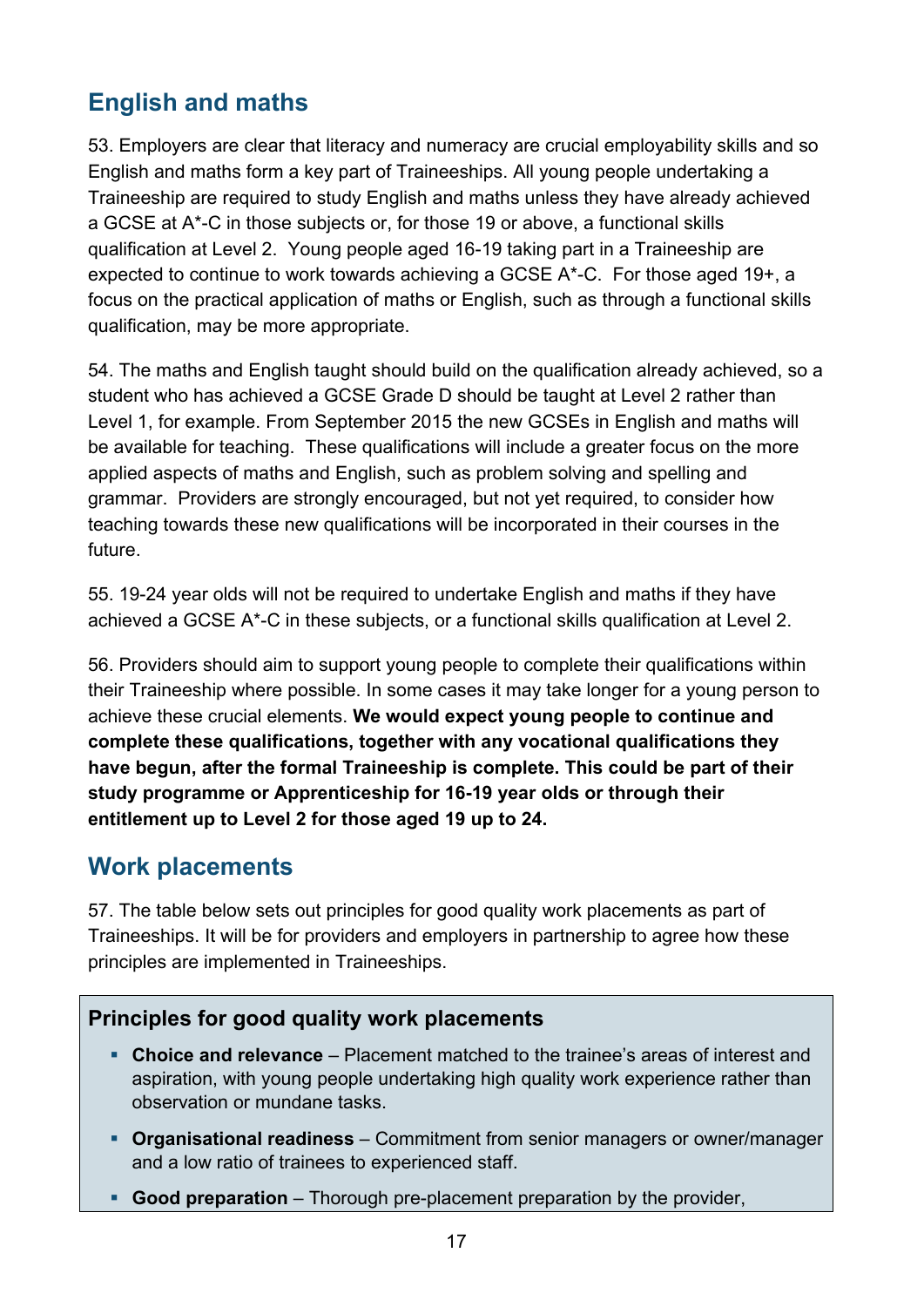employer and prospective trainee and, if relevant, an understanding of the trainee's personal circumstances that might affect their workplace behaviour.

- **Written agreement** Made between the trainee, employer and provider setting out mutual expectations and commitments, including the training plan and arrangements for reviews.
- **A planned placement** A structured induction, clear objectives and integrated offthe-job training, with an identified mentor or buddy.
- **Feedback and review**  Regular constructive feedback from managers and formal reviews at key stages with the manager, provider and trainee.

58. Employers and providers have told us that setting minimum and maximum durations for work experience in weeks and months does not provide sufficient clarity on how long an individual should spend on work experience and that these parameters can be a barrier to tailoring placements to individual needs. For 2014/15, we have removed these rules and replaced them with a guideline as to the expected length of a work placement. Our **expectation is that work placements will last between 100-240 hours**. Longer placements may be necessary to prepare young people for work, but these would need to be based on clearly identified learner needs.

59. For **benefit claimants from 2014/15 the work experience element can be up to 240 hours** (or extended if the offer of an Apprenticeship place is accepted) **at a maximum of 30 hours a week**, **and can be done over the duration of the Traineeship if necessary**. This replaces the previous rule which restricted the work experience to 6-8 consecutive weeks. This new flexibility will support providers and employers to design programmes which meet the needs of young people and enable work experience to take place alongside the other training elements of the Traineeship.

60. The work experience does not have to be taken consecutively. In some cases, such as where young people are undertaking their work placement in small or medium sized enterprises, it may be appropriate for them to undertake several shorter work placements in different organisations. This would need careful planning to ensure it adds up to the high quality work experience we expect for all trainees.

61. Providers and employers will be free to agree how the work placement fits best with the other components<sup>[9](#page-17-0)</sup>. In some cases, it may be better for young people to undertake the work placement at the end of their Traineeship, in others to begin this from early in the programme with the other components sitting alongside it. We expect providers to offer ongoing support to employers and young people as needed throughout the work placement. This will enable continuous learning and reflection for trainees, with the work

 $\overline{a}$ 

<span id="page-17-0"></span> $9$  Where the trainee is claiming benefits, providers and employers should also work with Jobcentre Plus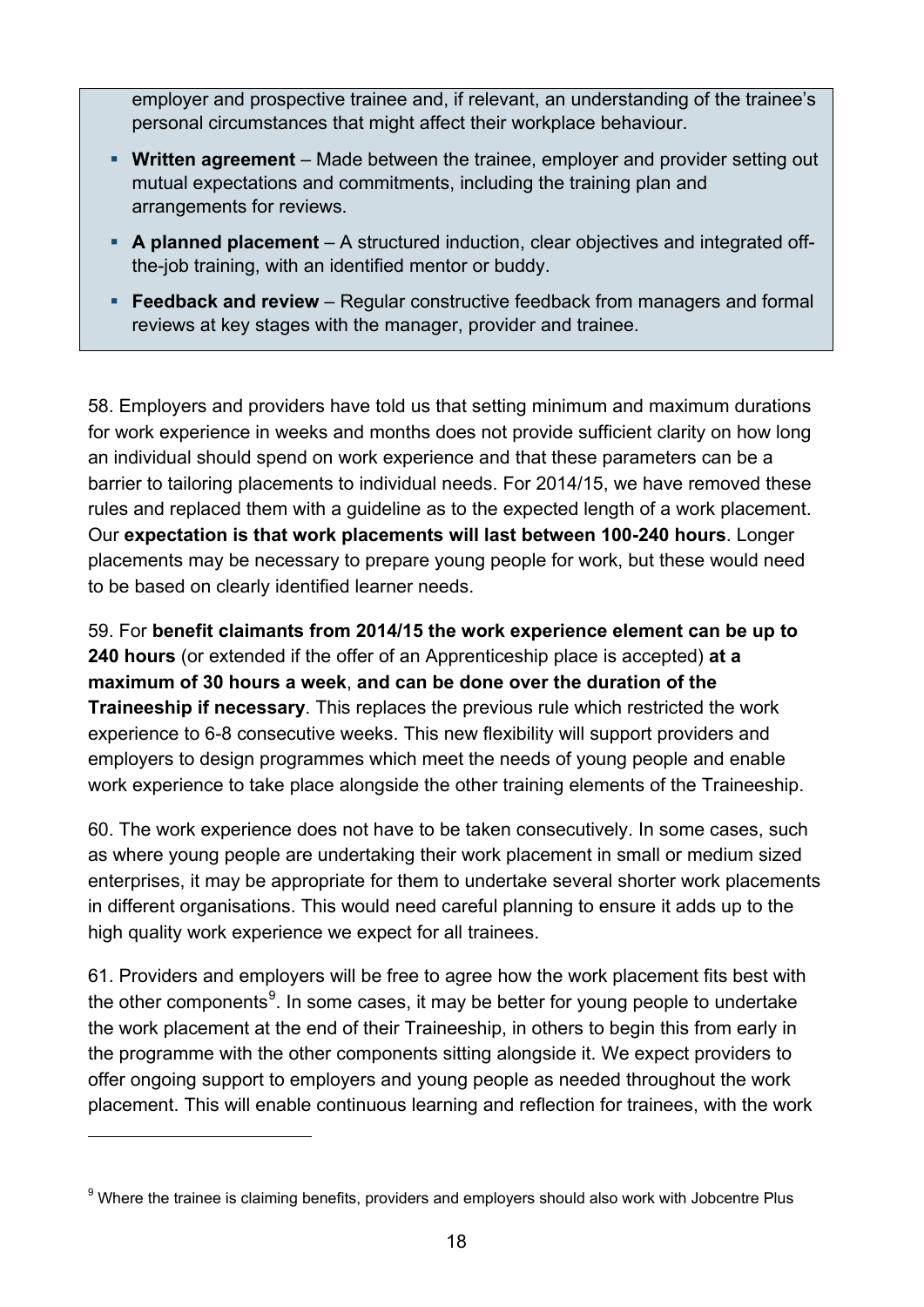experience element both reinforcing acquired skills and giving individuals experience that will help equip them for future employment.

**62. The involvement of employers is crucial to the success of Traineeships**. Work experience in Traineeships should give the young person **experience of a real workplace** so they can develop the skills, knowledge, confidence, attitudes and behaviours they need to succeed at work. **Simulated activity in an artificial environment may well form a helpful part of work preparation training but will not count as work placements for the purposes of Traineeships.**

63. We recognise that providers sometimes need a short period of time to work with individual young people to assess their prior attainment and to identify their aspirations and areas of interest before confirming the employer who will offer their work experience placement. Therefore for delivery in 2014/15, **we will expect providers to identify the lead employer for the work placement within four weeks of the Traineeship starting**. Ideally we still expect to see many providers identifying the lead employer in advance of the young person being enrolled, in recognition of the fact that a placement with a named employer is likely to attract many young people to take up opportunities.

*'Traineeships provide opportunities for individuals who would not have been successful through traditional recruitment and programmes. The work experience and training increases the young person's employability and underpins the recruitment of fresh talent for the Port. Our ultimate aim is to offer suitable trainees an Apprenticeship or other job at Tilbury Port.'*

**Port of Tilbury**

## <span id="page-18-0"></span>**Exit Interview**

64. **We expect all Traineeships to offer an exit interview with the work placement host at the end of the placement**. Where possible, the young person should receive a real job interview where a post or Apprenticeship has become available. However, we recognise that this will not always be feasible and in these cases a formal exit interview with the employer who provided their work placement will help the young person to practice and prepare for future opportunities. In either case, young people should receive meaningful written feedback from the employer reflecting the time spent on their work placement to help them improve their performance.

## <span id="page-18-1"></span>**Flexible content**

65. In addition to the three core elements, providers and employers have the flexibility to add elements to Traineeships depending on the needs of young people and the labour market.

#### 66. **We have set out a list of potential flexible content, which is not designed to be prescriptive or exhaustive, but may be useful to providers and employers as they**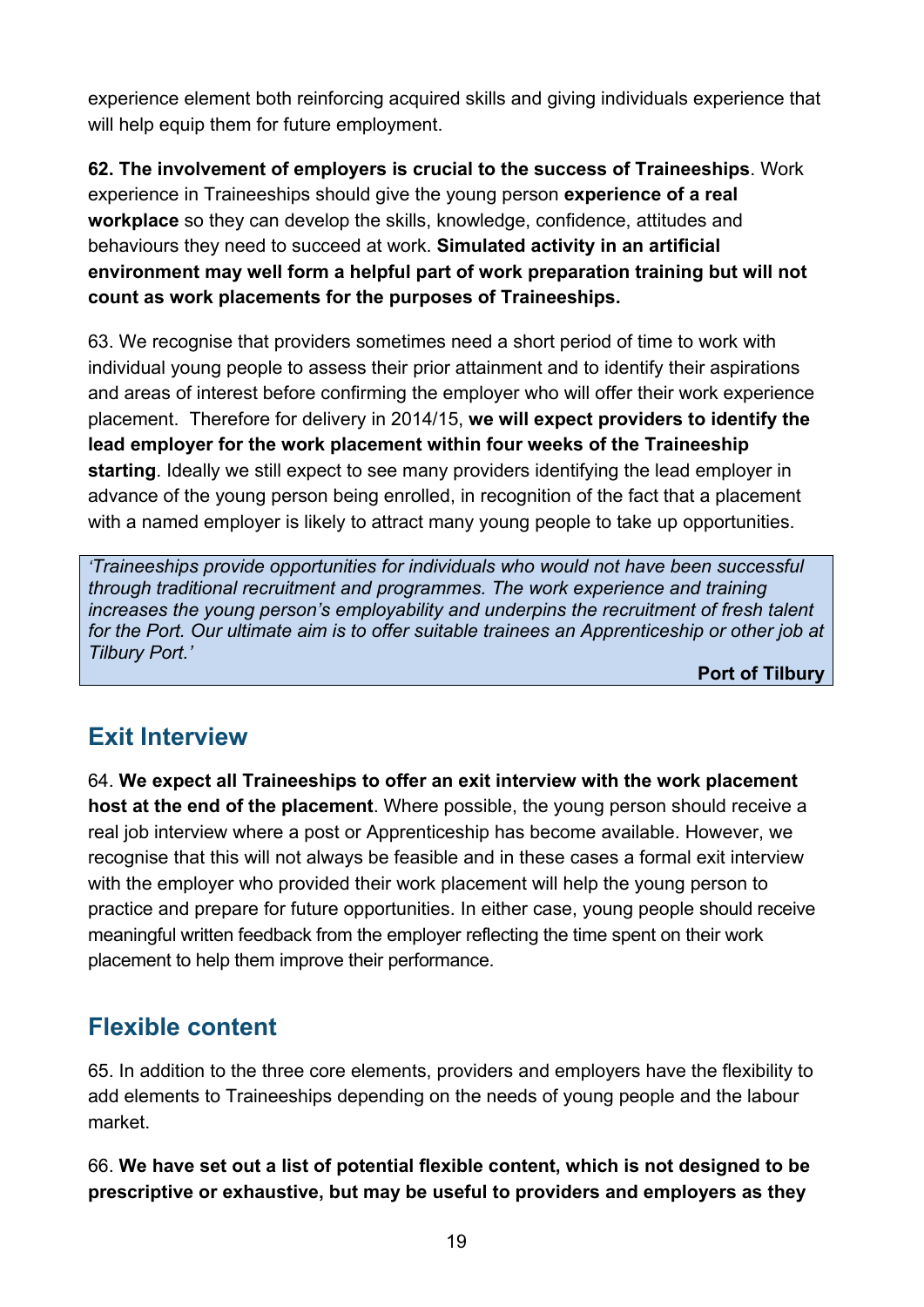#### **design Traineeship programmes.**

| To meet labour market needs                                                            | To meet personal needs                                                                                                           |
|----------------------------------------------------------------------------------------|----------------------------------------------------------------------------------------------------------------------------------|
| High quality and relevant<br>п<br>vocational qualifications.                           | Personal and social skills development,<br>п<br>for instance independent working.                                                |
| Skills required by the local<br>п<br>labour market or particular<br>sectors/employers. | Team working activities.<br>П                                                                                                    |
|                                                                                        | Tasters in one or more sectors.<br>п                                                                                             |
| Business, commercial and<br>п<br>enterprise skills.                                    | Impartial careers guidance, particularly<br>П<br>focused on the local labour market.                                             |
| ICT skills.<br>п                                                                       | Participation in National Citizen Service,<br>■<br>for those aged $16-17^{10}$ to provide them<br>with skills for life and work. |
|                                                                                        | Support for specific needs, for instance<br>п<br>a disability.                                                                   |

67. For 16-19 year olds, our approach to the vocational qualifications available and recognised by performance tables matches that for study programmes. For 19-24 year olds, providers will have access to the existing flexible offer within the ASB.

The development of the **Barking & Dagenham College** construction Traineeship has been employer-led. The programme content and curriculum covers Multi Skills in Construction and is also designed around the needs of the particular employer and the individual young person. The college works with the employer to identify and revise individuals' specific functional skills requirements throughout the Traineeship.

## <span id="page-19-0"></span>**Duration**

 $\overline{a}$ 

68. **The duration of Traineeships will be a maximum of six months**. This reflects the needs of the target group for the programme and our expectations about the length of the of the work placement. Providers may wish to work with young people who are not yet ready for a Traineeship, either as part of their wider 16-19 study programme or through their ASB offer for those aged 19-24, to help them prepare for and move into a Traineeship.

<span id="page-19-1"></span> $10$  National Citizen Service is a Cabinet Office funded programme for 16 and 17 year olds. Nearly 80,000 people have participated and in 2012 73% felt more confident about getting a job after taking part. More information is available at: [http://www.ncsyes.co.uk.](http://www.ncsyes.co.uk/)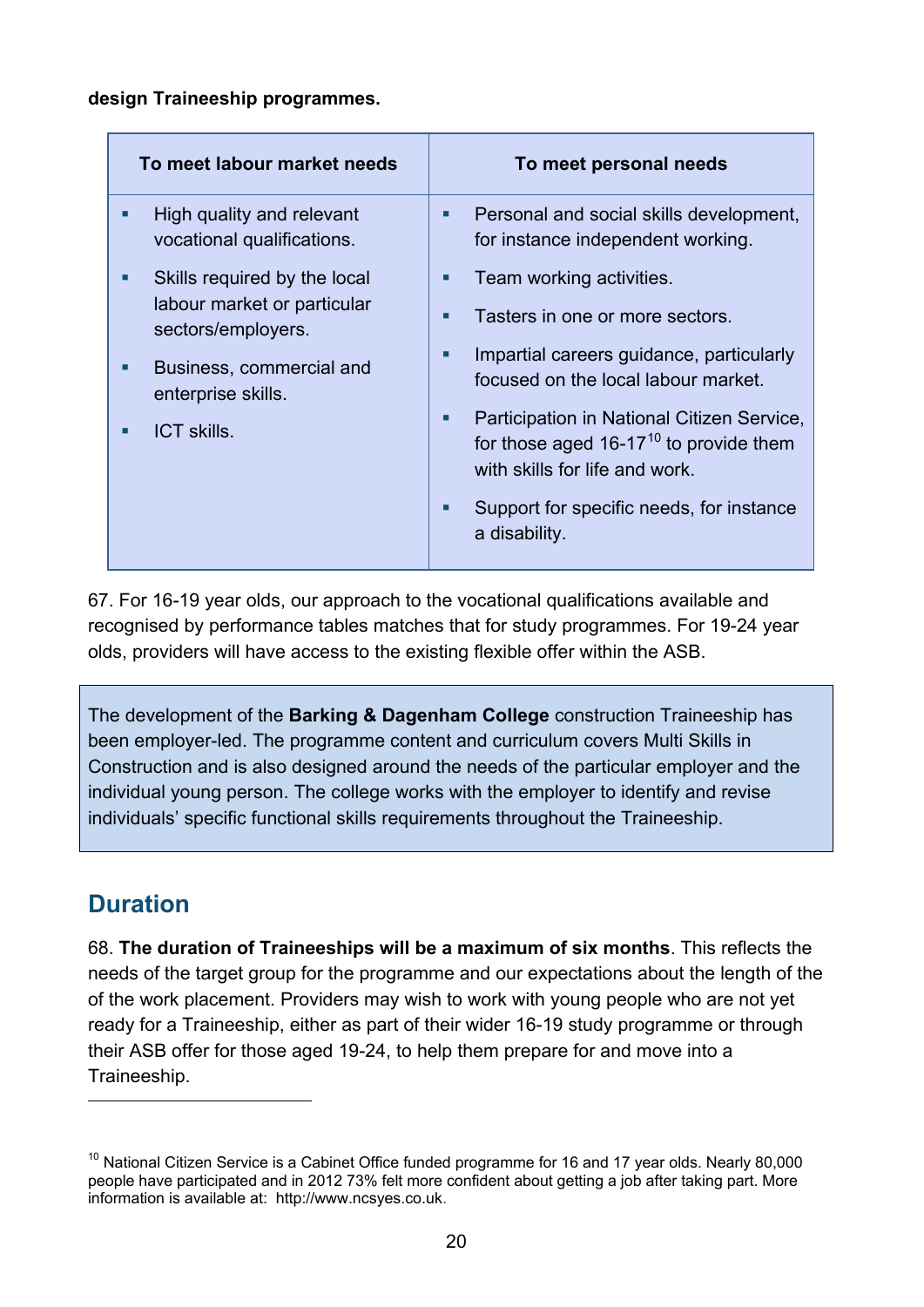69. **This does not mean that we expect all Traineeships to last for a full six months by default**. The aim of Traineeships is to secure young people's progression to an Apprenticeship or sustainable job. Providers and employers have the flexibility to design whatever length of programme they think will be most effective for individual young people **up to a maximum of six months**. Where young people successfully progress earlier than anticipated, this will count as completing the Traineeship.

**Weston College** recognises that there is no such thing as a typical learner for Traineeships. Participants so far have come with varying degrees of prior attainment; some don't know what area of work they are interested in, whereas others are very focussed on where they want to develop a career. The college has implemented a four week (pre-Traineeship) which is used to assess a young person's suitability for the programme and to understand support requirements, areas of interest and aspirations. After two weeks, individualised learning plans are developed and learners are triaged. Those that are 'ready' are matched to an employer to start their work placement; those that are not yet ready undertake some further preparation and have more 1:1 support from their tutor.

## **Ensuring quality**

70. **The primary measure of success for Traineeships is securing positive outcomes for participants and we intend to hold providers to account against this.** We expect Traineeships to focus first and foremost on supporting young people into Apprenticeships and other sustainable employment. Those aged 16 and17 will need to undertake part-time training if they move into full-time employment as we raise the participation age. We also recognise that some trainees will want to undertake further study in order to achieve their employment aspirations and so further education and training is also a recognised outcome from Traineeships. We will develop success measures for Traineeships which we aim to publish and use for accountability purposes from 2015/16.

71. **In 2014/15 to ensure continued high quality of provision, we will continue to apply the same rigorous criteria for providers who are able to offer Traineeships, including sub-contracted provision** (paragraph 86). We will continue to review these criteria regularly and may relax them in future years, as we increase our emphasis on progression as a measure of quality and we are able to apply incentives which focus more strongly on positive outcomes for individuals.

72. As with other forms of education and training provision, the Common Inspection Framework applies to the Traineeships programme, which is therefore subject to inspection by Ofsted. In addition, Ofsted are currently undertaking a thematic review of study programmes which will include looking at how 16-18 Traineeships are being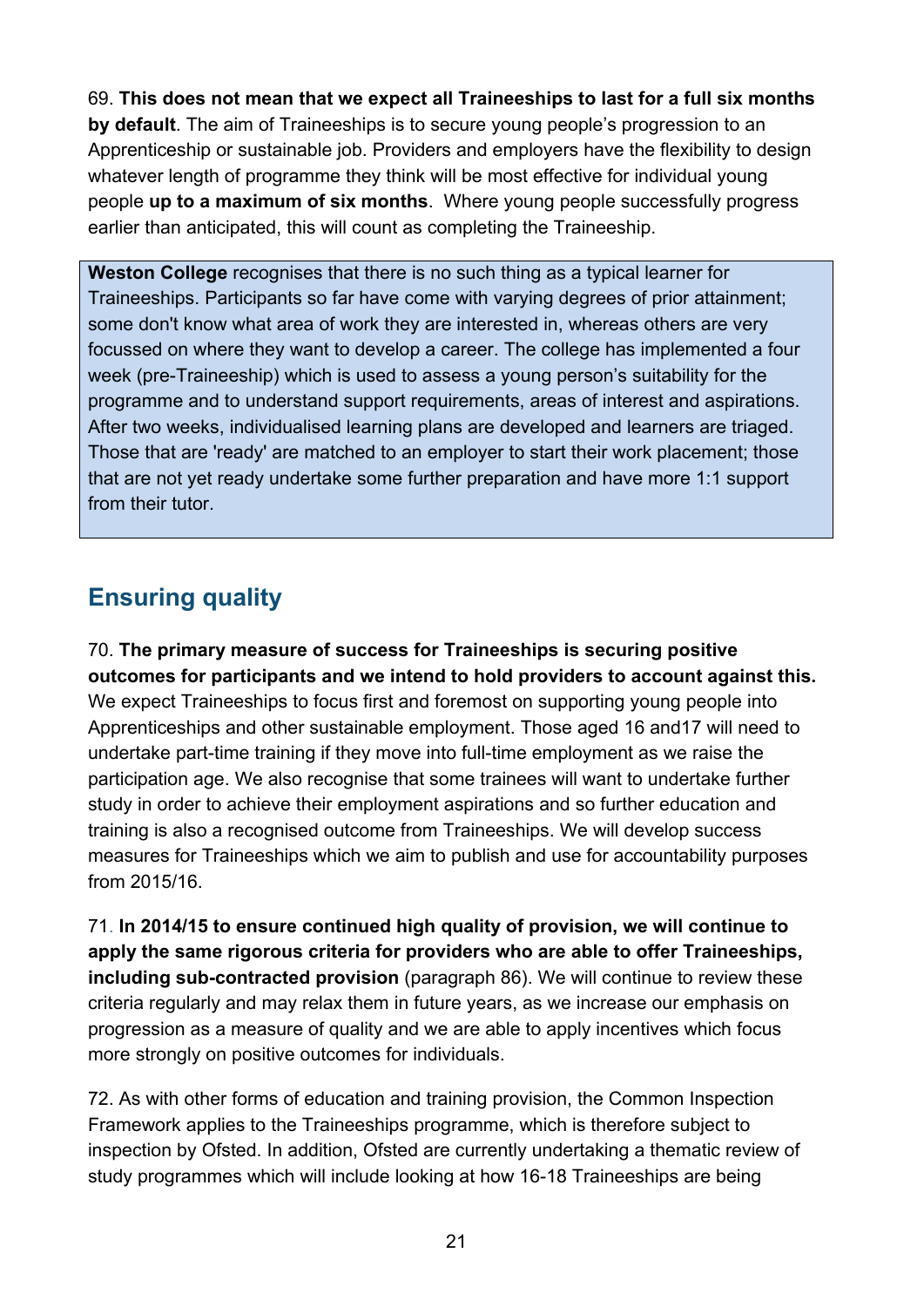delivered.

 $\overline{a}$ 

73. To support providers to develop high quality Traineeships the Education and Training Foundation (ETF) launched its Traineeships Staff Support Programme in January 2014 which included an invitation to providers (including those in partnerships or as part of networks) to apply to run development projects. Supporting high quality Traineeships will continue to be a priority for the ETF in 2014-15 $^{11}$  $^{11}$  $^{11}$ .

# <span id="page-21-0"></span>**Completing a Traineeship**

74. **A young person's Traineeship will be complete at the earliest of the following exit points:**

- **the young person progresses into employment, an Apprenticeship or further education and training;**
- **all elements of the young person's agreed Traineeship programme are completed; or**
- **the young person completes six months on the programme.**

75. Whilst we want the vast majority of young people to progress from a Traineeship into work, an Apprenticeship or further learning by the end of six months, we recognise that this will not always be the case. For these young people, Traineeships will have significantly increased their skills and given them work experience and a reference to include in their CV, putting them in a much stronger position to find work. In these instances, we expect the provider leading the Traineeship to ensure that young people are in contact with organisations that can help them find work or training opportunities and that they are supported to complete any qualifications, including English and maths, begun on their Traineeship.

76. We continue to believe that **written feedback from the employer where the young person undertook their work placement, together with confirmation of any qualifications completed with their provider, is the right form of recognition for completing a Traineeship** and will have greater currency in the labour market than a separate certification process. **Providers and employers are free to award locallyrecognised certificates for Traineeships** if they wish, and Traineeships-branded

<span id="page-21-1"></span><sup>11</sup> For more information visit: [http://www.et-foundation.co.uk/supporting/programmes/Traineeship-staff](http://www.et-foundation.co.uk/supporting/programmes/traineeship-staff-support/)[support/](http://www.et-foundation.co.uk/supporting/programmes/traineeship-staff-support/)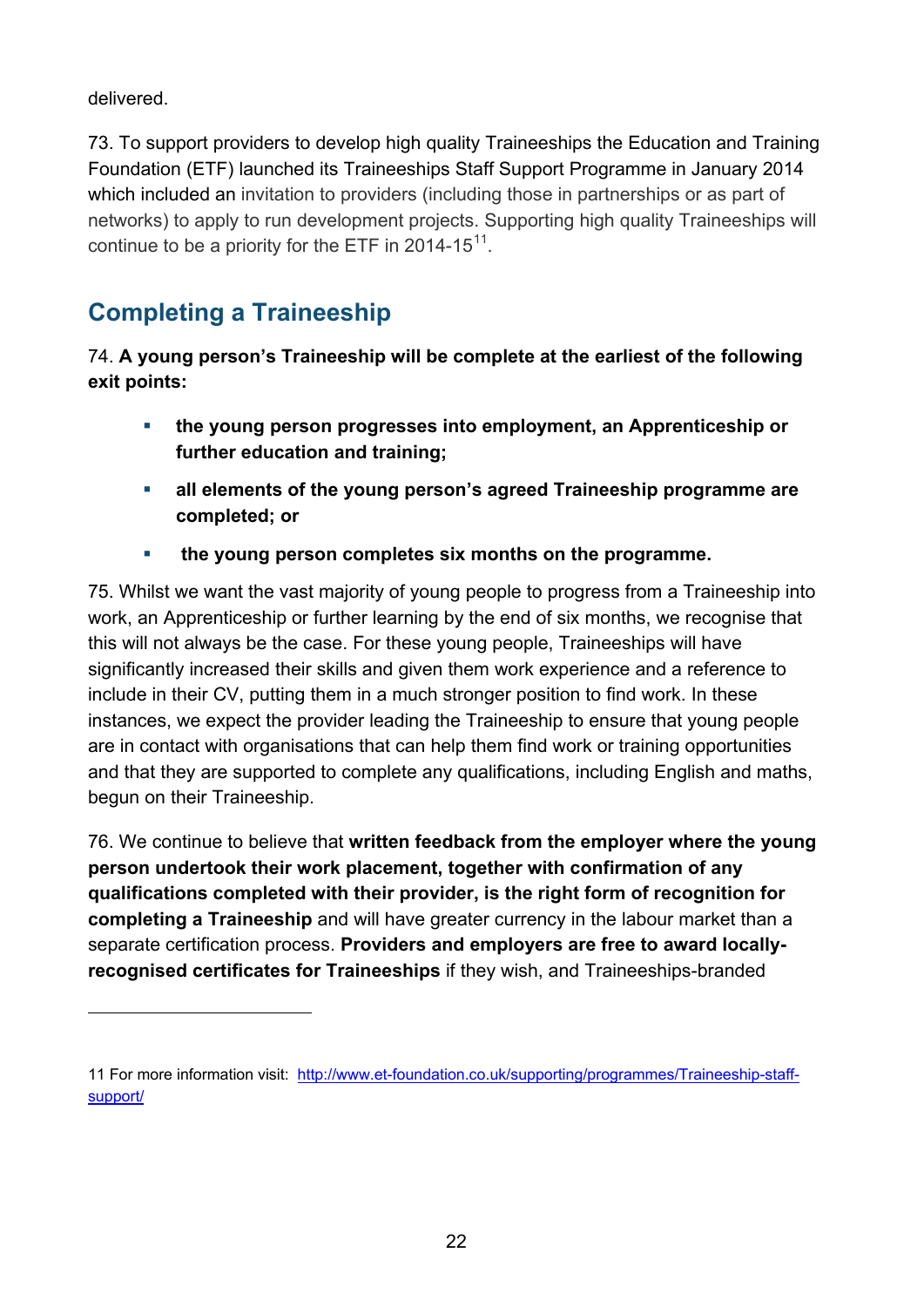artwork is available for this purpose<sup>[12](#page-22-0)</sup>.

 $\overline{a}$ 

**Derwentside College** and its partner **NAC Group** have developed a bespoke Traineeship aimed at 16-18 year olds looking to start a career in Automotive Manufacturing.

Trainees spend the first 11 weeks at the Skills Academy doing off-the-job training leading to nationally recognised qualifications, whilst also developing their employability skills. The next period of 8 weeks is spent on work experience at **Nissan's** Sunderland plant where trainees gain invaluable production line experience whilst being looked after by an experienced supervisor and supported by a mentor throughout.

Trainees who successfully complete all elements of their Traineeship are guaranteed an Apprenticeship or full-time position with Nissan or another automotive manufacturer, whilst youngsters who do not gain a job or an Apprenticeship will work with a specialist Skills Matcher for up to 13 weeks to find alternative work or training.

To date, the programme has achieved huge success with over 80% of the first 53 trainees to have completed their programme gaining a skilled Apprenticeship or job with further training.

<span id="page-22-0"></span><sup>12</sup> Providers eligible to deliver Traineeships can access and make full use of Traineeships branding by registering on the Skills Funding Agency identity site [https://brand.skillsfundingagency.bis.gov.uk](https://brand.skillsfundingagency.bis.gov.uk/)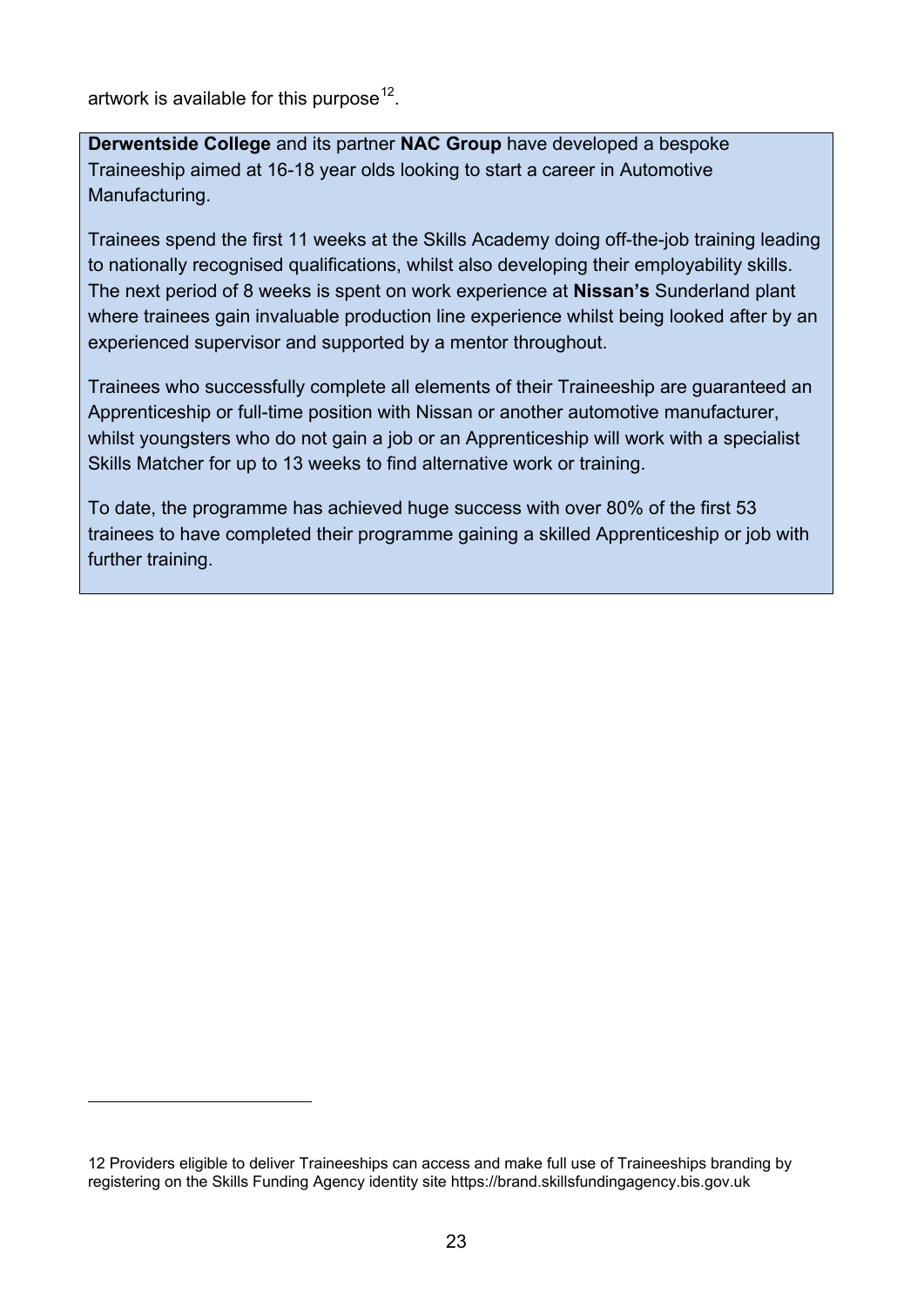# <span id="page-23-0"></span>**D. How are Traineeships delivered and funded?**

77. **Providers and employers have been able to deliver Traineeships from August 2013**, subject to the quality criteria set out below (paragraph 86). **Traineeships should be a partnership between employers and education and training providers** and there are opportunities for both providers and employers to lead and receive direct funding for Traineeships as set out below.

78. The [Skills Funding Statement](https://www.gov.uk/government/publications/skills-funding-statement-2013-to-2016) published in February set out that we aim to increase the quantity and quality of Traineeships in future years. In the context of wider work on rewarding success and improving accountability in the skills system, we are considering how to support provider flexibility in delivering Traineeships and securing positive outcomes, in particular Apprenticeships and other jobs. If practicable, these changes could take effect from the beginning of 2015/16. We will keep the sector informed and ensure that it is involved in any future developments towards these goals.

#### <span id="page-23-1"></span>**Referrals to Traineeships**

 $\overline{a}$ 

79. Traineeships should form part of the core offer for young people aspiring to Apprenticeships or work. Many young people will proactively seek out Traineeship opportunities where they have not yet been successful in finding work. **Employers and providers have a key role in raising awareness of Traineeships, engaging young people and enrolling them on the programme.** They will want to market Traineeships to young people as preparation for Apprenticeships and sustainable employment rather than as a destination in their own right.

80. There is also an important role for organisations working with young people to refer them to Traineeships programmes where appropriate. In particular, **local authority services for young people, schools, colleges, Jobcentre Plus advisers, Department for Education Youth Contract providers, National Careers Service advisers and National Citizen Service providers also have an important role in referring interested young people onto Traineeships.**

81. Eligible providers can also advertise their Traineeships for free on the Apprenticeship vacancies website $13$ .

<span id="page-23-2"></span> $13$  To advertise Traineeship opportunities contact [nationalhelpdesk@apprenticeships.gov.uk](mailto:nationalhelpdesk@apprenticeships.gov.uk)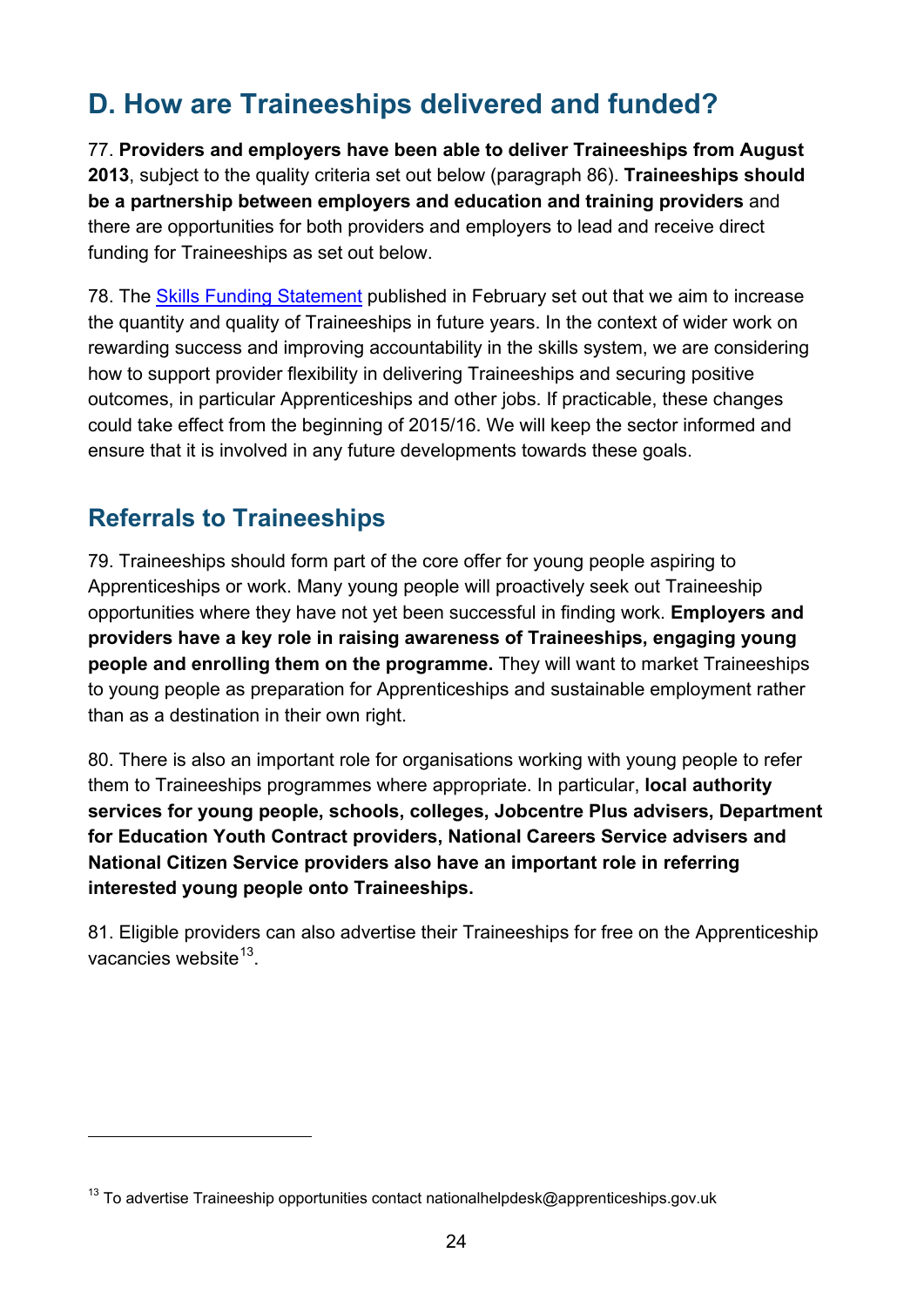The majority of Traineeships referrals to the **Training & Recruitment Partnership** are from local Jobcentre Plus, Youth Offending Teams and local housing associations. They have been particularly successful recruiting trainees due to excellent relationships with local Jobcentre Plus, who have been closely involved in the design of the Traineeships programme and have hosted joint stands at local job fairs.

## <span id="page-24-0"></span>**Funding – employer routes**

82. **Employers can lead the delivery of Traineeships to young people as follows:**

- **Where they already deliver Apprenticeships or ASB provision for young people, the Skills Funding Agency can vary their contracts to include Traineeships**, subject to the quality criteria in paragraph 86.
- **Working in partnership with an existing funded education or training provider** that meets the quality criteria in paragraph 86.
- **Working towards becoming an approved provider in their own right for future years.**

83. **The Employer Ownership of Skills pilot.** We signalled our interest in bids containing Traineeships in the Employer Ownership of Skills (Round 2) Prospectus, enabling individual or groups of employers to be funded to directly deliver Traineeships for young people. Round 2 bids were divided into two phases. Twelve Phase One projects are now live and start-up activity is underway, with four projects expected to deliver over 5000 Traineeships. A further six Phase One bids are completing grant offer negotiations. Grant offer negotiations have also started for a further eleven Phase Two bids.

#### <span id="page-24-1"></span>**Funding – provider routes**

84. To ensure simplicity and allow Traineeships to be delivered quickly from August 2013, we deliberately designed the model to fit closely with the existing wider funding systems for 16-24 year olds and for young people with Learning Difficulty Assessments up to academic age 25. These arrangements will continue in 2014/15. This means that, **subject to the quality criteria below** (paragraph 86):

 **education and training providers who currently deliver provision for 16-19 year olds and hold a contract with the Education Funding Agency are able**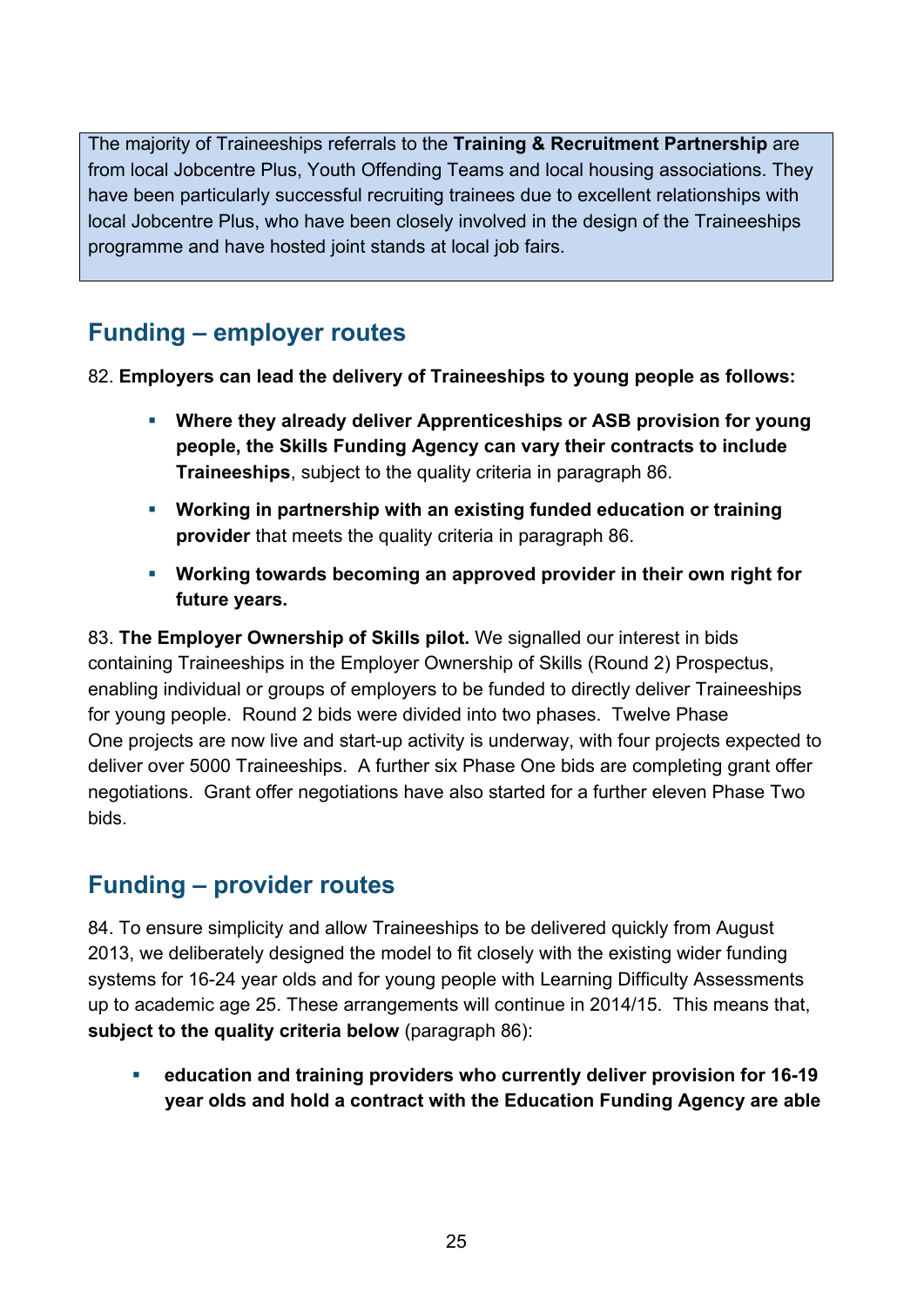**to deliver Traineeships** within the study programme arrangements on the basis of funding per student<sup>[14](#page-25-0)</sup>.

- **Apprenticeship providers who currently deliver provision for 16-19 year olds** but who do not hold an Education Funding Agency contract are eligible to deliver under their 16-18 Apprenticeships contract with the Skills Funding Agency.
- **education and training providers who currently deliver provision through the ASB run by the Skills Funding Agency are able to deliver Traineeships for 19-24 year olds** using the existing freedoms and flexibilities within this budget.

85. The Education Funding Agency's 2014/15 funding guidance and the Skills Funding Agency's 2014/15 funding rules will include information on funding Traineeships from 1 August 2014.

86. We are keen to ensure that Traineeships are a high quality training route for young people and employers. As set out above, our medium-term aim is to use success measures based on progression as the key drivers of quality for Traineeships. To ensure a high quality start, in the first year of delivery, we implemented a gateway for those providers who wished to offer and be funded for providing Traineeships. We have decided to retain this gateway for 2014/15. Therefore, **in 2014/15 the delivery of Traineeships in accordance with this Framework continues to be limited to those providers who have achieved an Ofsted inspection grade of Outstanding or Good.** 

87. For 2014/15, we have reviewed our position on providers under Notices of concern. **Providers with an Ofsted grade Outstanding or Good, who are currently under a Financial Notice from either the Education Funding Agency or the Skills Funding Agency, can request to deliver Traineeships and will be assessed by the funding agencies on a case by case basis.** Providers under other Notices of concern (for example performance or quality-related) will remain ineligible to deliver Traineeships.

88. Where this quality criteria means that there is no eligible provider in a location, we will support efforts to ensure that Outstanding and Good provision becomes available in that area.

89. The funding methodology and rates for Traineeships also build upon the existing systems for 16-19 year olds and young adults:

 **For 16-19 year olds the Education Funding Agency funding per student methodology applies.** This means that trainees are funded as part-time

 $\overline{a}$ 

<span id="page-25-0"></span><sup>&</sup>lt;sup>14</sup> Further information is available at:<https://www.gov.uk/16-to-19-education-funding-allocations>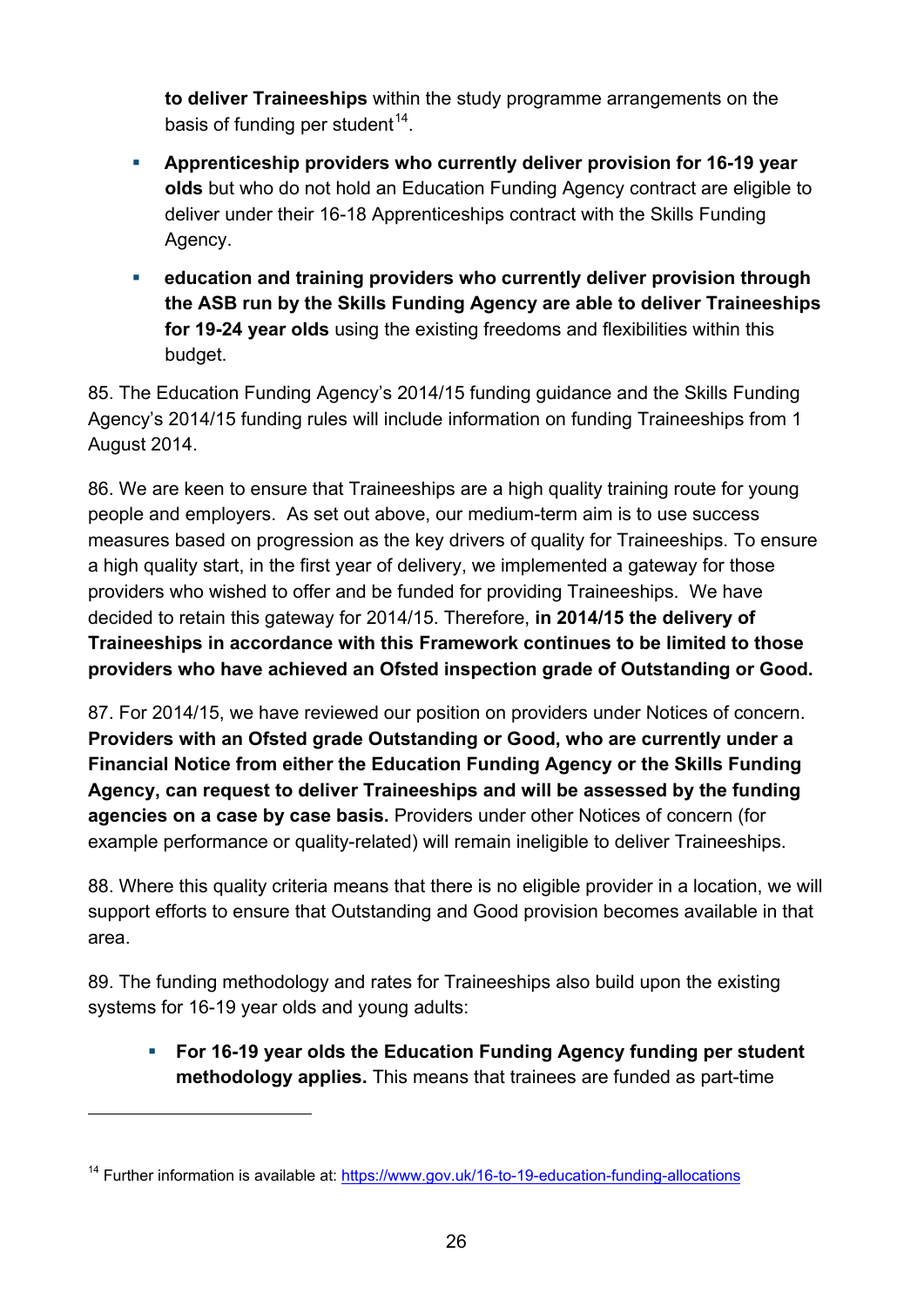students (reflecting the fact that they will be full-time for part of the year) according to the number of hours the provider includes in their learning plan. Retention will account for around 50% of funding. Early movement into a positive outcome of employment, an Apprenticeship or further learning will result in full funding.

- For 16-19 year olds, existing Apprenticeship contracts have been amended to allow for delivery of Traineeships. Providers will access funding from the Skills Funding Agency via existing Apprenticeship contracts using the Education Funding Agency's funding per student methodology.
- **For 19-24 year olds, education and training providers are able to use the ASB flexibilities**, via their existing contracts and allocations with the Skills Funding Agency. Traineeships are funded on the basis of the published matrix rate for any accredited units and qualifications delivered as part of the Traineeship in addition to funding for the organisation of the work placement. In 2013/14 we added a new component to the ASB so that providers can be funded to deliver the work placement element within Traineeships. We expect the overall level of funding available for Traineeships for 19-24 year olds to be comparable to that for 16-19 year olds.

90. **As with other programmes, providers record young people taking part in and completing Traineeships through the ILR.** We have refined the way we capture and record Traineeship data on the ILR in 14/15. Details on this can be found in the [14/15](https://www.gov.uk/government/publications/ilr-specification-validation-rules-and-appendices-2014-to-2015)  [ILR Specification and Guidance.](https://www.gov.uk/government/publications/ilr-specification-validation-rules-and-appendices-2014-to-2015)

91. We have also updated the way we collect destination information of learners beyond the final ILR close date for the year (for example, for a learner who undertook a Traineeship between January and July 2015, the ILR for 2014/15 would contain records of the Traineeship learning aims and the ILR return for 2015/16 would contain the destination data for the learner).

## <span id="page-26-0"></span>**Employment status and financial support for trainees**

92. Young people taking part in Traineeships are by definition not yet ready for sustainable employment, but will benefit from developing core skills needed in the workplace and from gaining work experience in a real environment where they can apply these skills. **Employers are not required to pay young people for work placements undertaken as part of a Traineeship. Traineeships are exempt from the National Minimum Wage.** We encourage, but do not require, employers to consider providing trainees with support to meet their expenses such as travel costs.

93. **Young people taking part in Traineeships are undertaking education and training and, where they qualify, are able to access our existing programmes of financial support, including the £180 million 16-19 Bursary Fund and Learning and**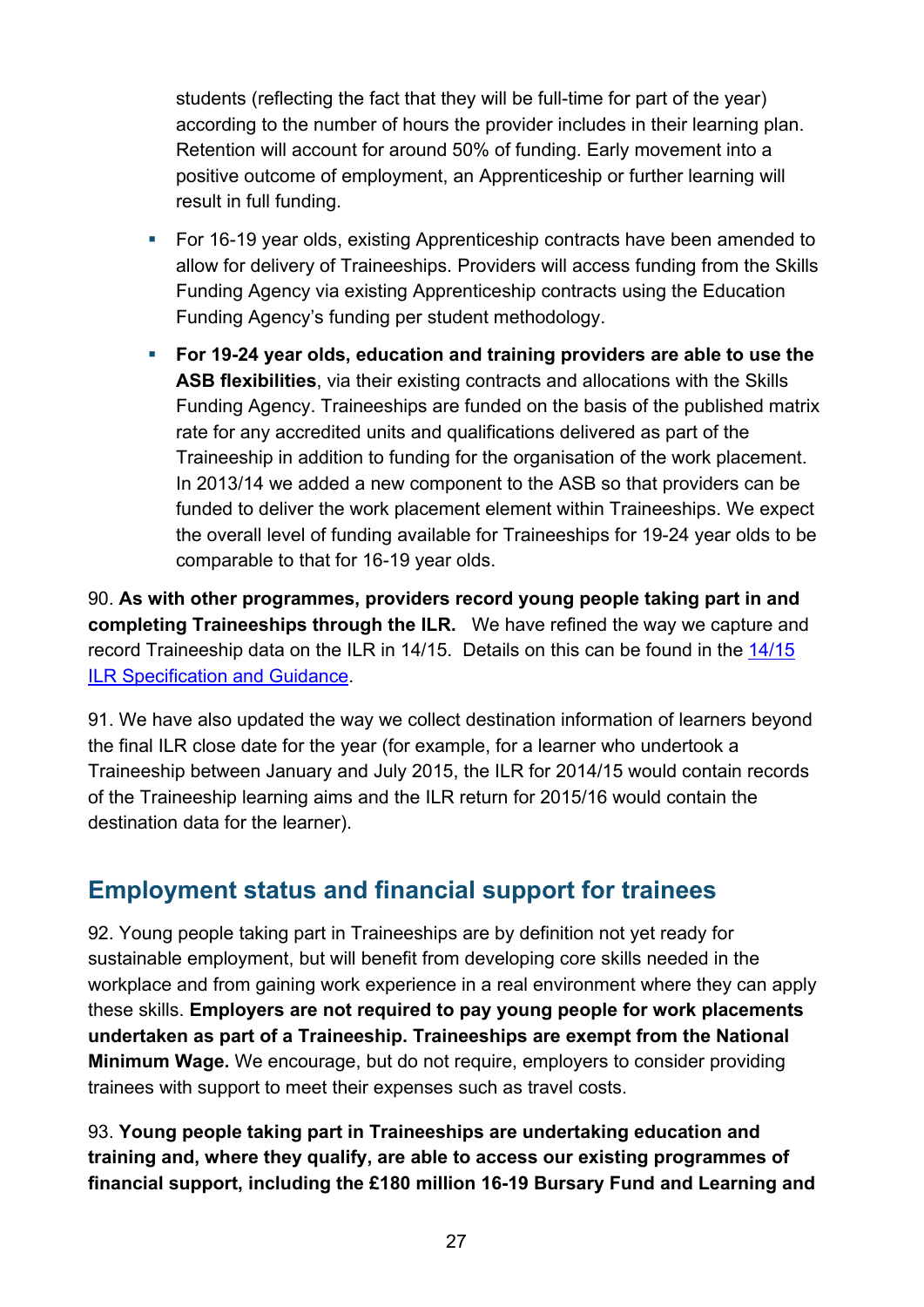Learner Support funding for 19-24 year olds. Access to Work funding<sup>[15](#page-27-2)</sup> from the Department for Work and Pensions is available for young people for the work placement of their Traineeship if they have a disability or health condition that affects their ability to do a job, or means they have to pay extra work-related costs. An Access to Work grant can help pay for travel when young people are unable to use public transport, and workplace support workers, including job coaches.

#### <span id="page-27-0"></span>**Incentives for work placement hosts**

94. We want employers to take part in Traineeships and offer work placements because they see the value of the programme to their organisation and sector. We will not offer central financial incentives to organisations hosting work placements as part of Traineeships, but there is nothing to stop providers using the funding they receive to offer support and incentives locally if they decide that is what is needed to generate high quality placements.

#### <span id="page-27-1"></span>**Fit with the benefit system**

 $\overline{a}$ 

95. Many young people who want to take part in a Traineeship and are aged 18-24 will be claiming JSA or Universal Credit. Traineeships can provide a high quality route to help them gain the skills they need to find work. **We have deliberately designed the programme to have the flexibility to enable providers to meet the requirements of most young people who are claiming benefits**.

96. This flexibility means that there is scope for providers to design a programme for young claimants that meets the core aims and elements of Traineeships, but also fits with benefit rules. **This enables most young people to continue to receive JSA or the new Universal Credit whilst taking part in a Traineeship**.

97. To further support providers in tailoring programmes to the needs of benefit claimants, **DWP have removed, in Traineeships, the 16-hour rule** restricting the time JSA claimants can spend on skills training whilst still maintaining entitlement to benefit. In addition, in 14/15, **greater flexibility will be available for the delivery of work experience –** see paragraph 60.

98. When providers and employers design Traineeships locally and intend to offer places to benefits claimants, providers must consult Jobcentre Plus to ensure a suitable fit with the benefits system and local labour market. That is essential to ensuring that Traineeships will be able to meet both the needs of young people claiming benefits and

<span id="page-27-2"></span><sup>&</sup>lt;sup>15</sup> Further information on eligibility and applying for Access to Work funding is available on the Preparing for Adulthood website: [http://www.preparingforadulthood.org.uk/what-we-do/supported-internships/access-to](http://www.preparingforadulthood.org.uk/what-we-do/supported-internships/access-to-work-fund)[work-fund](http://www.preparingforadulthood.org.uk/what-we-do/supported-internships/access-to-work-fund)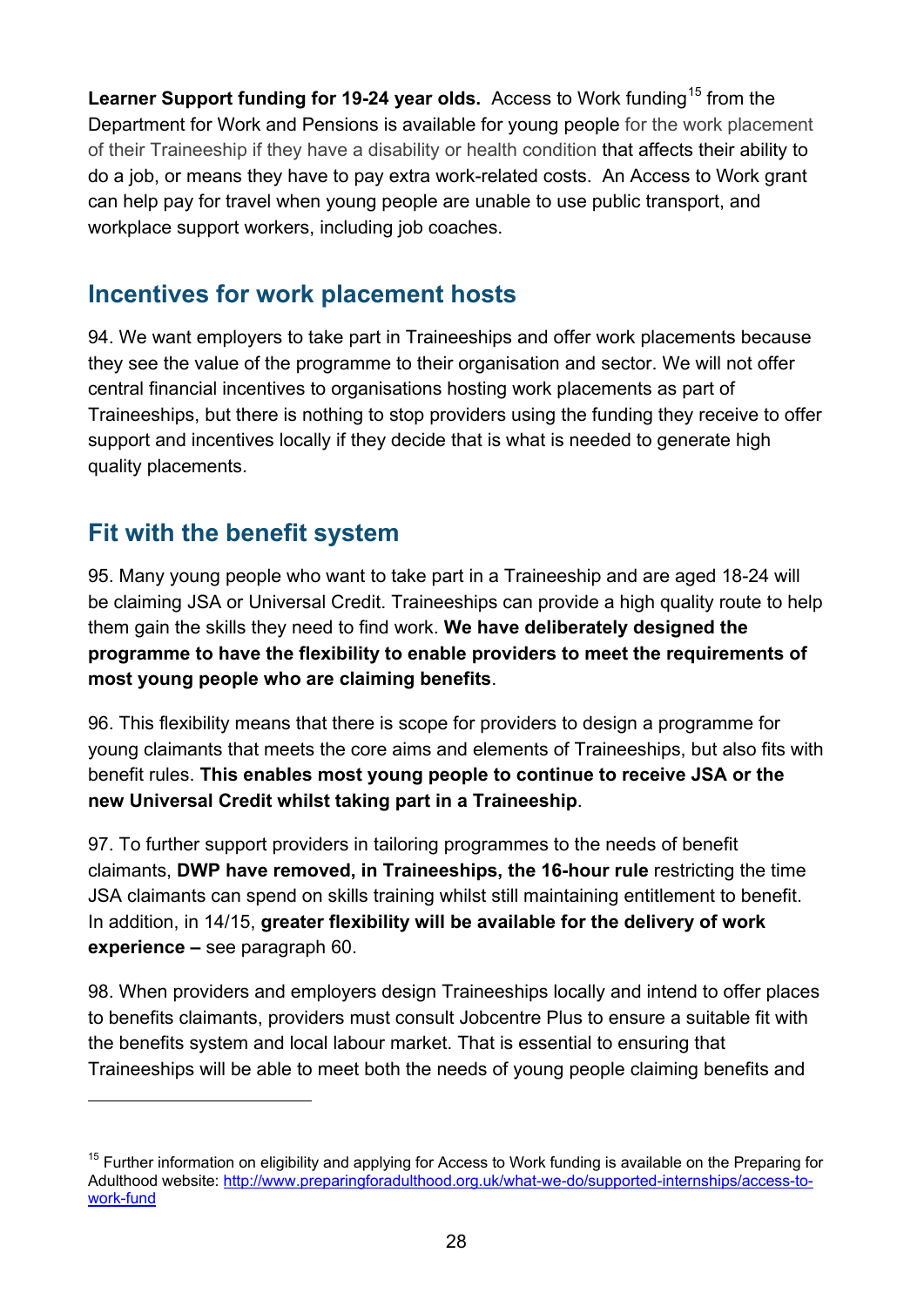local employers. Jobcentre Plus advisers may offer help with payment of travel costs, childcare and replacement care costs.

99. Interaction between education and JSA rules means that 18 year old JSA claimants' participation is currently capped at 12 hours (with some notable exceptions, for example where a young person is a care leaver or is estranged from home). To benefit from a Traineeship which lasts more than 12 hours, affected young people would be required to end their entitlement to JSA and apply for Child Benefit. DWP and DfE are working on a resolution to this issue to ensure that those young people who we wish to benefit from Traineeships are able to do so.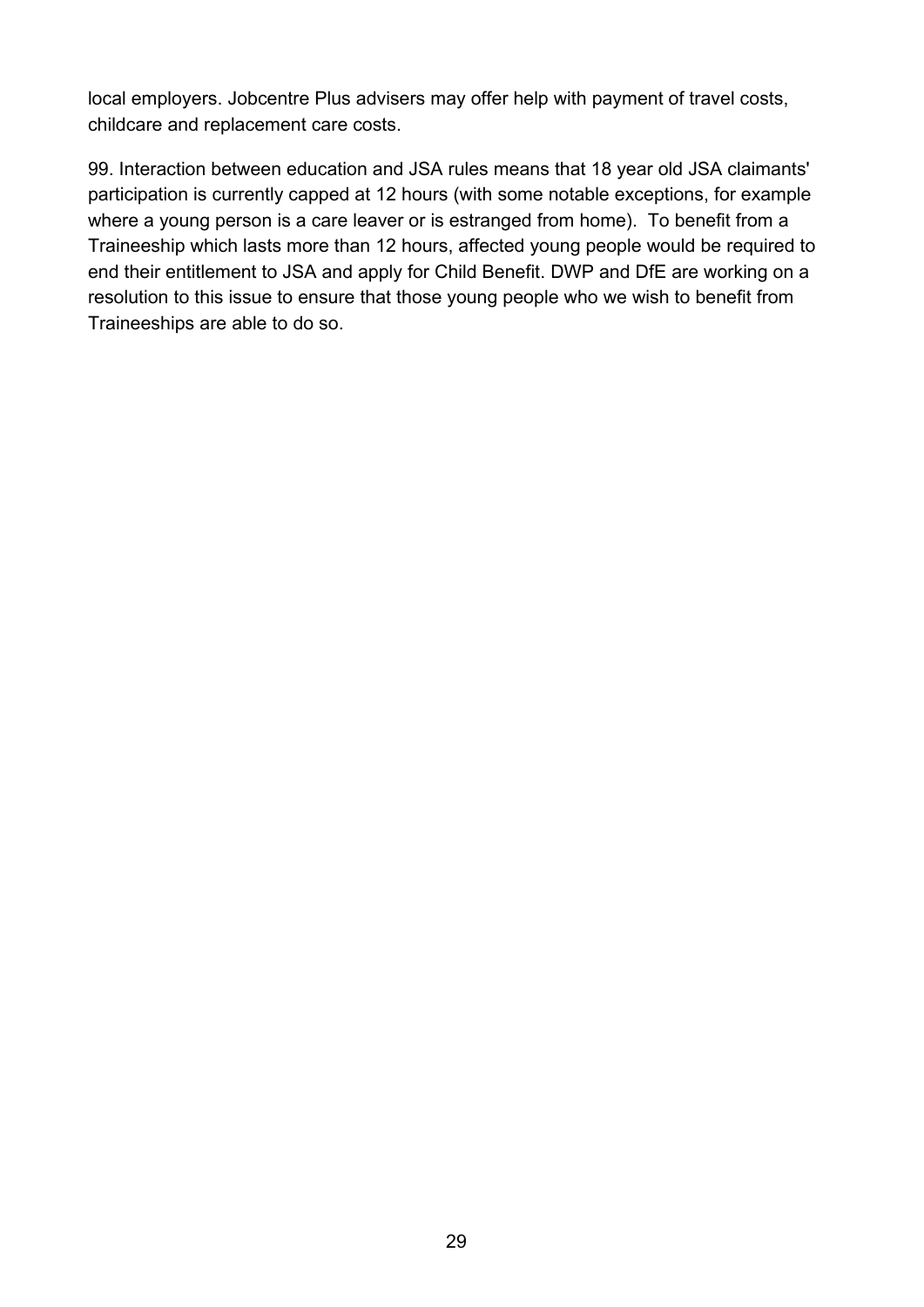# <span id="page-29-0"></span>**E. How do I get involved?**

100. The success of Traineeships depends on the commitment and involvement of employers, providers and young people.

|           | Why get involved?                                                                                                                                                                                                                                                                                                                                                                                                                                                                                                                                                                                                                                                                                                                                                                                                      | How to get involved?                                                                                                                                                                                                                                                                                                                                                                                                                                                                  |
|-----------|------------------------------------------------------------------------------------------------------------------------------------------------------------------------------------------------------------------------------------------------------------------------------------------------------------------------------------------------------------------------------------------------------------------------------------------------------------------------------------------------------------------------------------------------------------------------------------------------------------------------------------------------------------------------------------------------------------------------------------------------------------------------------------------------------------------------|---------------------------------------------------------------------------------------------------------------------------------------------------------------------------------------------------------------------------------------------------------------------------------------------------------------------------------------------------------------------------------------------------------------------------------------------------------------------------------------|
| Employers | You have told us that young<br>people who apply for your<br>vacancies often do not have the<br>skills or experience you are looking<br>for.<br>Traineeships offer you the<br>٠<br>opportunity to shape their training<br>and experience, creating a larger<br>pool of high quality applicants for<br>your sector to draw on.<br>Traineeships also allow you to<br>work with young people over a<br>significant period, to enable them<br>to acquire the right skills to enter<br>the future workforce in your sector.<br>Traineeships are designed to be as<br>٠<br>simple as possible and we have<br>created a range of routes so that<br>you can decide how to get involved<br>- from working with a provider to<br>offer work placements, to getting<br>involved in designing and leading<br>Traineeships yourself. | You can find out more by<br>speaking to your contact in<br>the National Apprenticeship<br>Service (NAS) or getting in<br>touch with NAS at<br>www.apprenticeships.org.uk<br>or on 08000 150 600.<br>You can contact local<br>education and training<br>providers that meet the<br>quality criteria (paragraph<br>86) directly to work in<br>partnership with them to<br>offer Traineeship work<br>placements. The NAS<br>helpline above can put you<br>in touch with local providers. |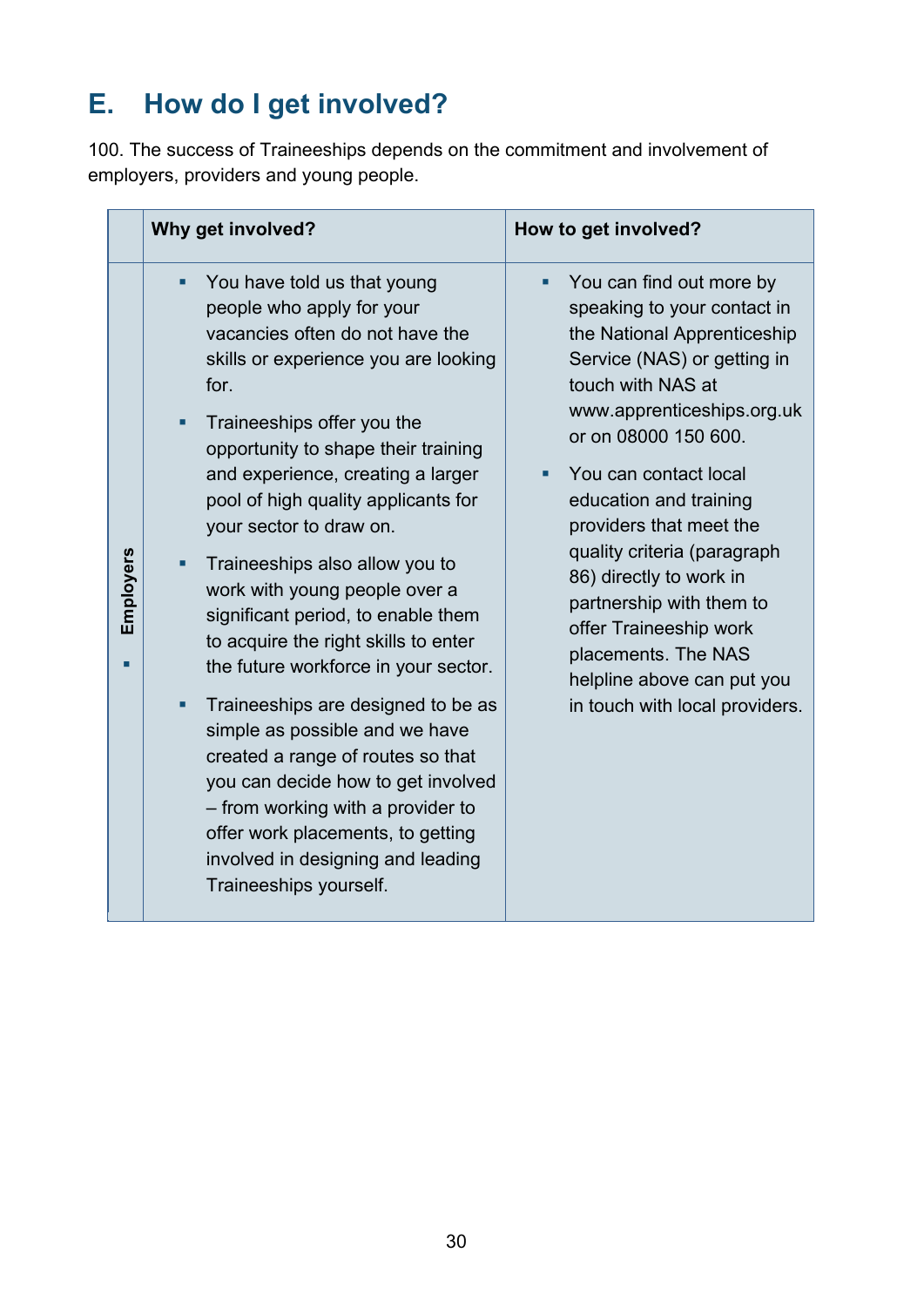| providers                         | You have told us that many of the<br>young people you work with are<br>motivated by work and want the<br>opportunity to build the skills and<br>experiences that employers are<br>seeking.                                                                                                                                                                                                   | ■ | If you meet the quality<br>criteria in paragraph 86 you<br>can deliver Traineeships<br>now as part of study<br>programmes and/or your<br><b>Adult Skills Budget.</b>                                                                                       |
|-----------------------------------|----------------------------------------------------------------------------------------------------------------------------------------------------------------------------------------------------------------------------------------------------------------------------------------------------------------------------------------------------------------------------------------------|---|------------------------------------------------------------------------------------------------------------------------------------------------------------------------------------------------------------------------------------------------------------|
| training<br>and<br>ducation<br>ய் | Traineeships offer you the<br>opportunity to develop just such a<br>programme, with flexibility to allow<br>you to fit this to the needs of the<br>local labour market and your<br>learners.<br>You can build on the best of your<br>existing employer engagement and<br>we will fund you to deliver<br>Traineeships as part of 16-19<br>study programmes and/or the Adult<br>Skills Budget. | п | The Education Funding<br>Agency 2014/15 funding<br>guidance and the Skills<br>Funding Agency's 2014/15<br><b>Funding Rules includes</b><br>information on Traineeships.<br>If you have questions about<br>delivery, contact details are<br>included below. |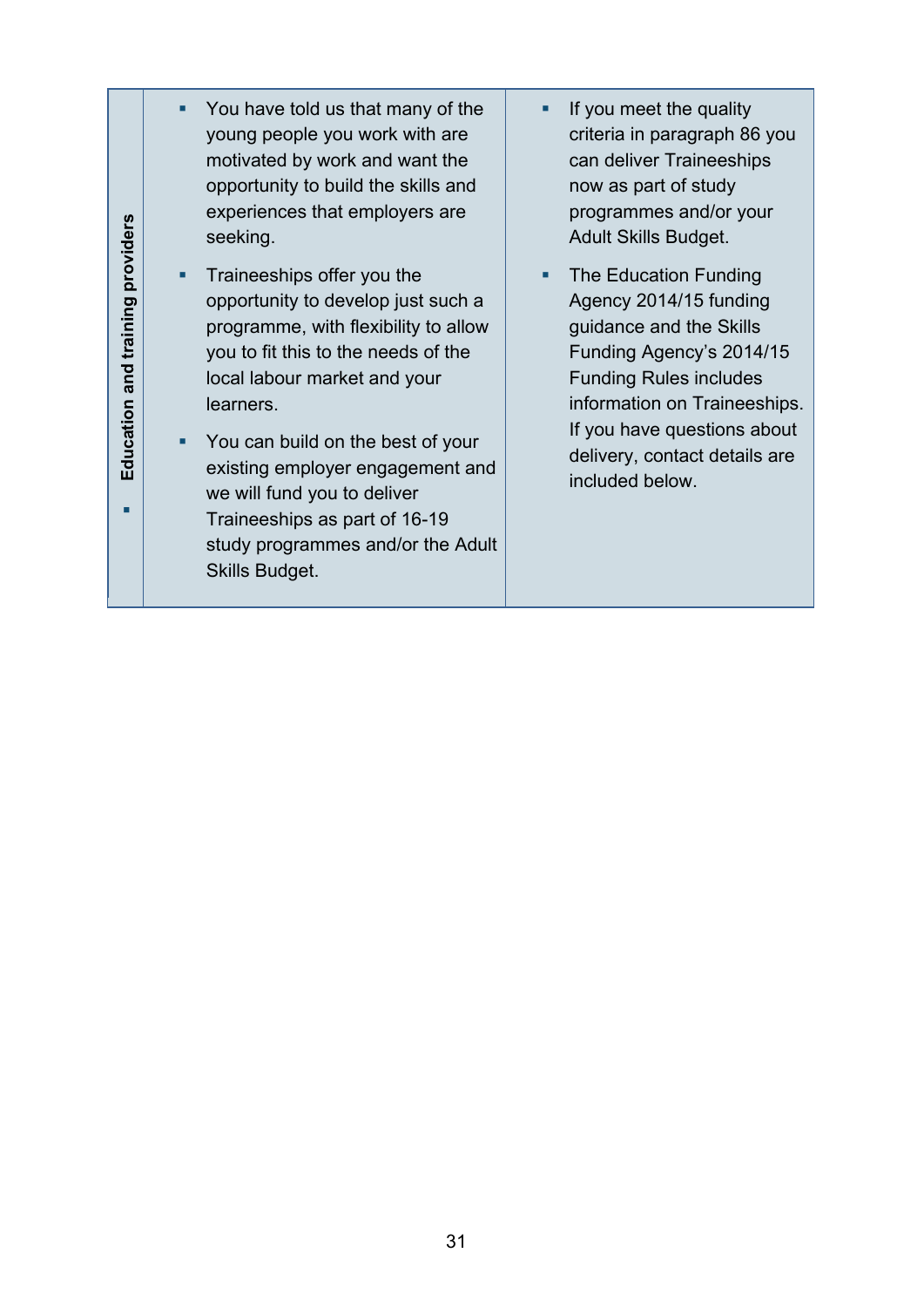101. We recognise that Traineeships, as a new programme, will need to continue to evolve and grow over the coming years. To help with that process, we have commissioned an independent evaluation of the Traineeships programme in order to understand learner, provider and employer viewpoints. It will also assess how Traineeships can provide the most effective means of supporting young people to progress into Apprenticeships, sustainable employment or further learning.

## <span id="page-31-0"></span>**Contacting us**

102. We will continue to work closely with providers, employers and representative organisations to understand how Traineeships are being delivered. We welcome ongoing views about progress, issues and success stories sent to us at the Skills Funding Agency at: [Traineeships@skillsfundingagency.bis.gov.uk;](mailto:traineeships@skillsfundingagency.bis.gov.uk) or the relevant Education Funding Agency territorial team at:

- **Southern: [YPSouthern.EFA@education.gsi.gov.uk](mailto:YPSouthern.EFA@education.gsi.gov.uk)**
- **Central: [YPCentralSW.EFA@education.gsi.gov.uk](mailto:YPCentralSW.EFA@education.gsi.gov.uk)**
- **Northern: [YPNorthern.EFA@education.gsi.gov.uk](mailto:YPNorthern.EFA@education.gsi.gov.uk)**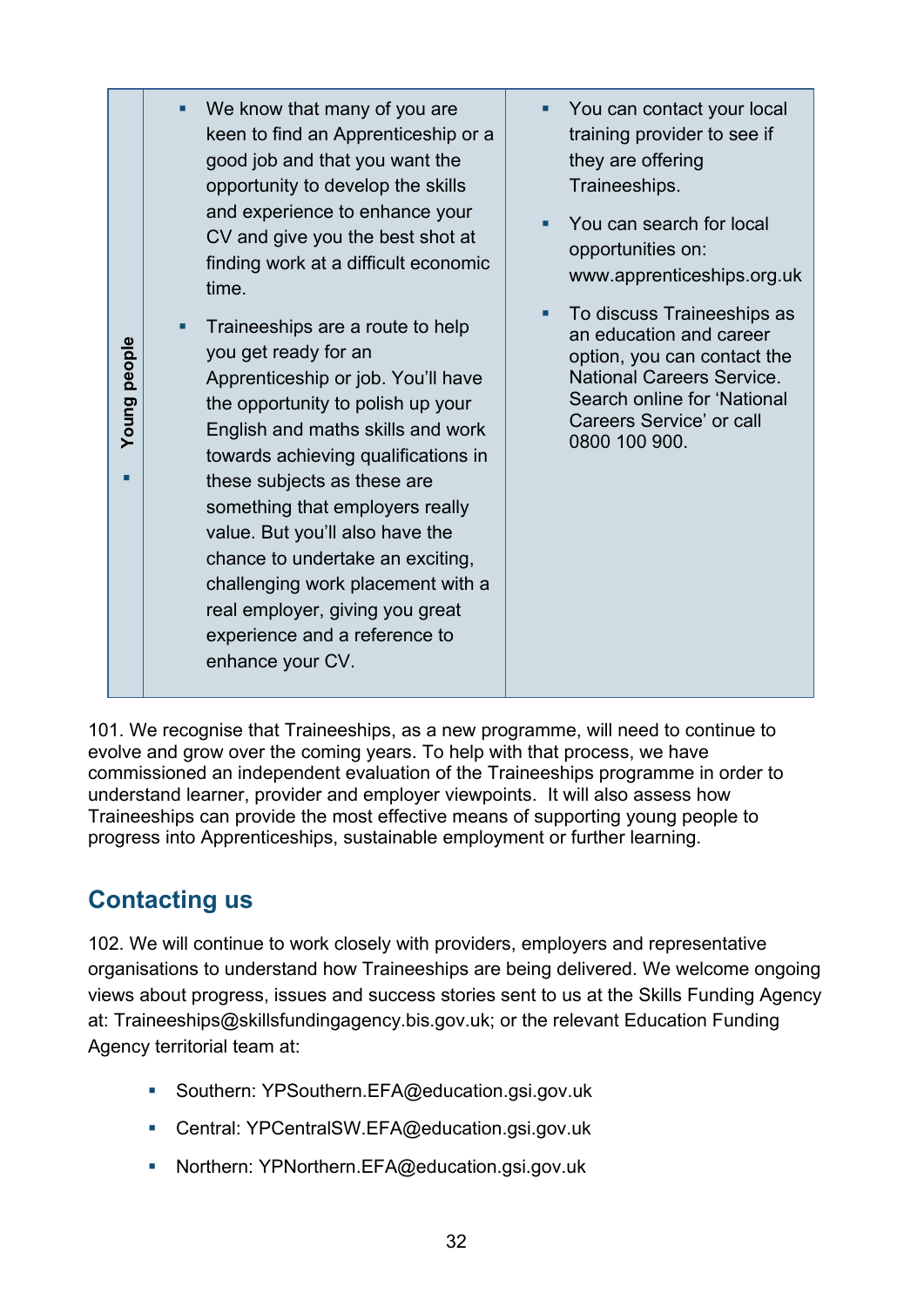# <span id="page-32-0"></span>**ANNEX A**

#### **Policy changes affecting delivery of Traineeships from 1 August 2014**

#### **Who are Traineeships for?**

Age range – we announced in the **Skills Funding Statement** plans to extend funding eligibility to include 24-year olds from 2014/15, making Traineeships available to young people aged 16-24 inclusive. This will support more young people to access Traineeship opportunities and make the programme more consistent with other pre-employment provision (paragraphs 30-32).

#### **What do Traineeships provide?**

#### *Work placements*

*Identifying the lead employer* – we have introduced flexibility to enable providers to identify the employer providing the work experience placement up to four weeks after the Traineeship has started (paragraph 63).

*Duration and intensity* – We have removed the six weeks minimum and five months maximum duration for work experience and in 2014/15 will expect work placements to last between 100-240 hours. Longer placements may be necessary to prepare young people for work, but these would need to be based on clearly identified learner needs (paragraphs 58-60).

#### **How are Traineeships delivered and funded?**

**Providers under Notices of concern -** Providers with an Ofsted grade Outstanding or Good who are currently under a Financial Notice from either the Education Funding Agency or the Skills Funding Agency can request to deliver Traineeships and will be assessed by the funding agencies on a case by case basis. Providers under other Notices of concern (for example performance or quality-related) will remain ineligible to deliver Traineeships (paragraph 87).

#### *Fit with the benefits system*

*16-hour rule* – in March 2014, DWP removed the 16-hour rule which restricted the number of hours young people on Jobseekers Allowance could undertake the training elements that form part of their Traineeship (paragraph 97).

*8-weeks consecutive work experience* – DWP have agreed to a more flexible model of delivery for benefit claimants undertaking Traineeships, giving providers and employers greater flexibility to design programmes which enable work experience to take place alongside the other training elements of the Traineeship (paragraph 59).